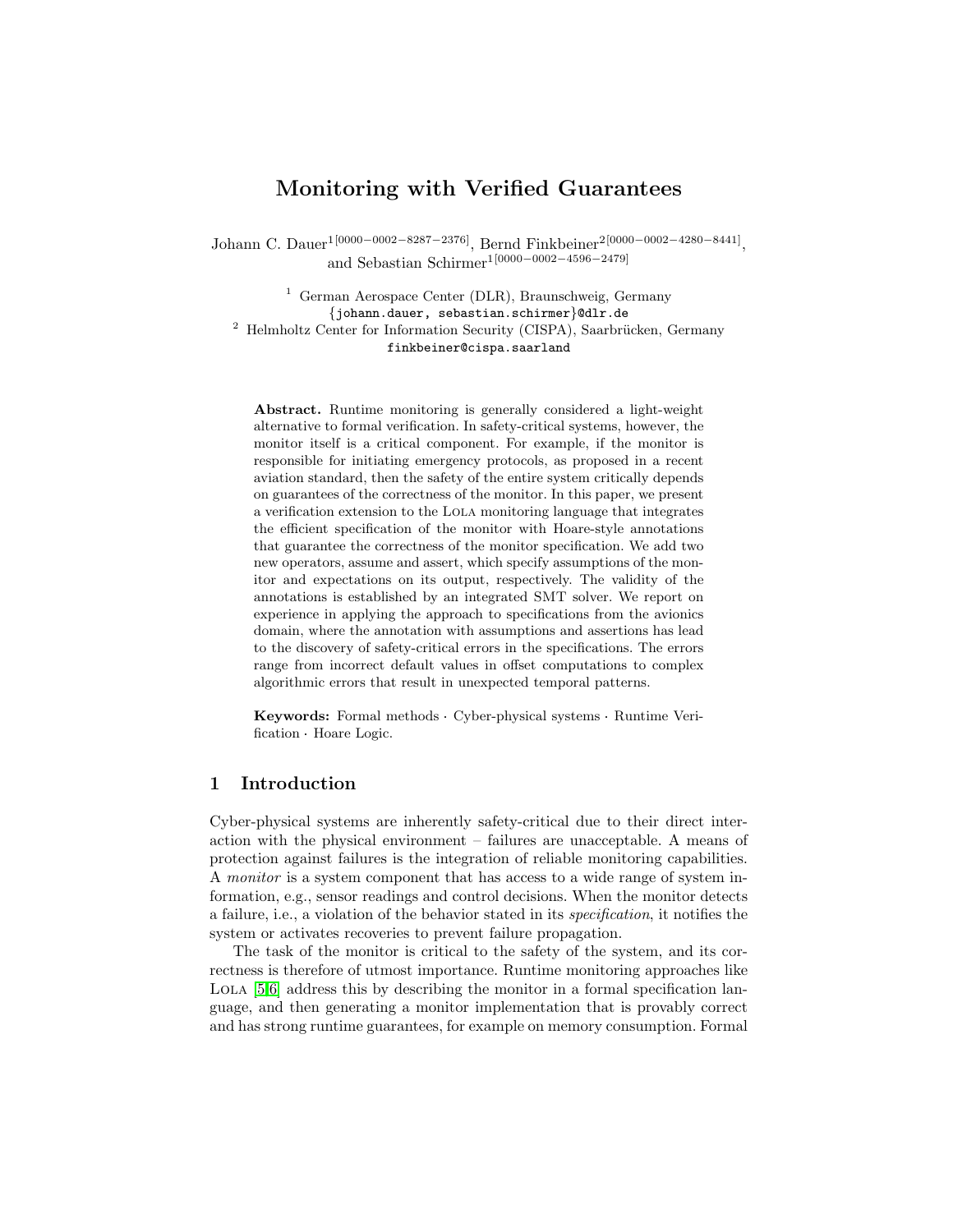monitoring languages typically feature temporal [\[18\]](#page-18-0) and sometimes spatial [\[16\]](#page-18-1) operators that simplify the specification of complex monitoring behaviors. However, the specification itself, the central part of runtime monitoring, is still prone to human errors during specification development. How can we check that the monitor specification itself is correct?

In this paper, we introduce a verification feature to the Lola framework. Specifically, we extend the specification language with assumptions and assertions. The framework verifies that the assertions are guaranteed to hold if the input to the monitor satisfies the assumptions. The prime application area of Lola is unmanned aviation. Lola is increasingly used for the development and operation monitoring of unmanned aircraft; for example, the Lola monitoring framework has been integrated into the DLR unmanned aircraft superAR-TIS[3](#page-1-0) [\[1\]](#page-17-2). The verification extension presented in this paper is motivated by this work. In practice, system engineers report that support for specification development is necessary, e.g., sanity checks and proves of correctness. Additionally, recent developments in unmanned aviation regulations and standards indicate a similar necessity. One such development is the upcoming industry standard ASTM F3269 (Standard Practice for Methods to Safely Bound Flight Behavior of Unmanned Aircraft Systems Containing Complex Functions). ASTM F3269 introduces a certification strategy based on a Run-Time Assurance (RTA) architecture that bounds the behavior of a complex function by a safety monitor [\[15\]](#page-18-2), similar to the well-known Simplex architecture [\[21\]](#page-18-3). This complex function could be a Deep Neural Network as proposed in [\[4\]](#page-17-3). A simplified version of the architecture[4](#page-1-1) of ASTM F3269 is shown in Figure [1.](#page-1-2)



<span id="page-1-2"></span>Fig. 1. Run-Time Assurance architecture proposed by ASTM F3269 to safely bound a complex function using a safety monitor.

<span id="page-1-0"></span><sup>3</sup> https://www.dlr.de/content/en/research-facilities/superartis-en.html

<span id="page-1-1"></span><sup>&</sup>lt;sup>4</sup> In its original version the data is separated into assured and unassured data and data preparation components are added.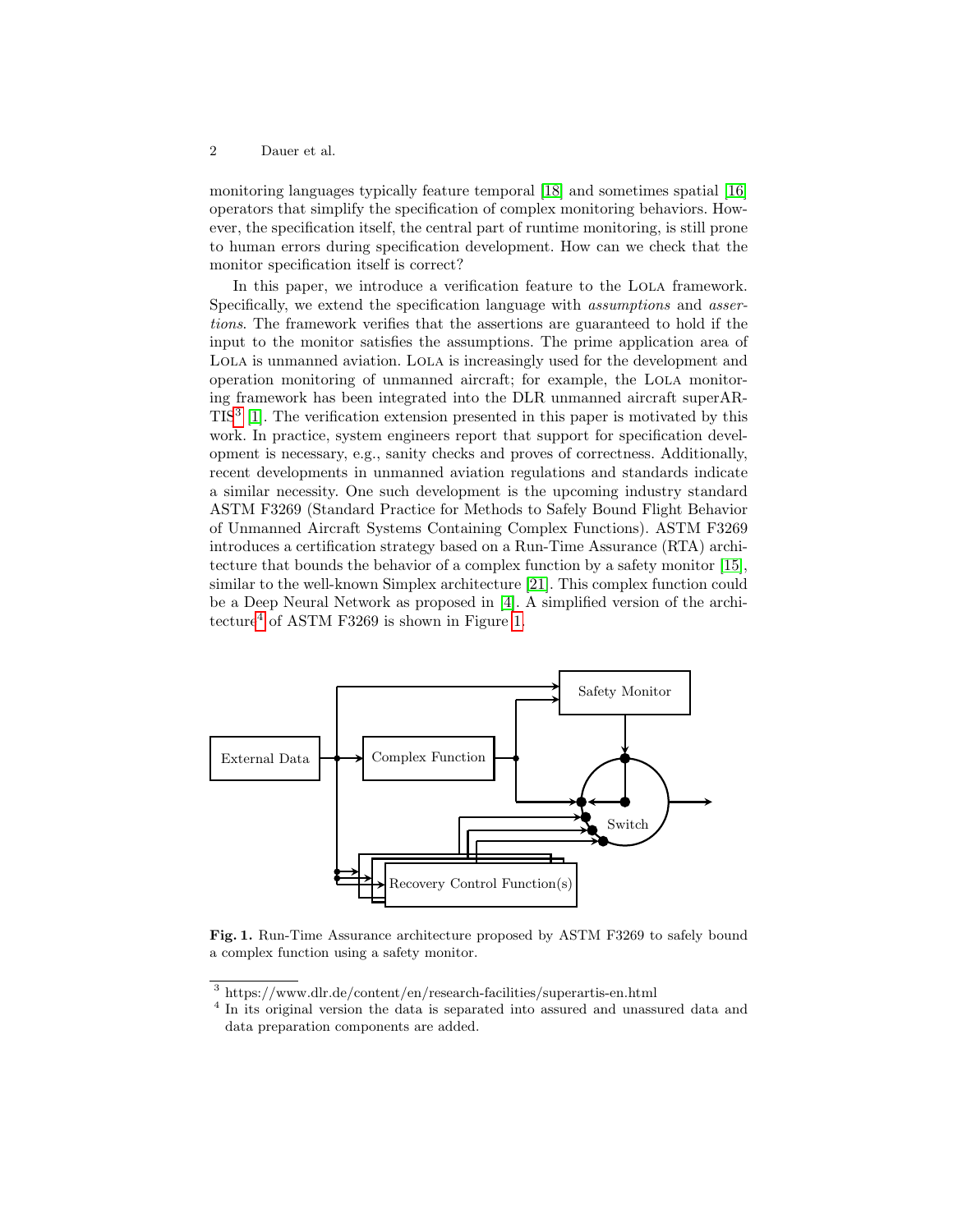At the core of the architecture is a safety monitor that takes the inputs and outputs of the complex function, and decides whether the complex function behaves as expected. If not, the monitor switches the control from the complex function to a matching recovery function. For instance, the flight of an unmanned aircraft could be separated into different phases: e.g., take-off, cruise flight, and landing. For each of these phases, a dedicated recovery could be defined, e.g., braking during take-off, the activation of a parachute during cruise flight, or a go-around maneuver during landing. Further, it is crucial that recoveries are only activated under certain conditions and that only one recovery is activated at a time. For instance, a parachute activation during a landing approach is considered safety-critical. The verification extension of Lola introduced in this paper can be used to guarantee statically that such decisions are avoided within the monitor specification. Consider the simplified Lola specification

```
input event_a, event_b, value: Bool, Bool, Float32
assume <a1> !(event_a and event_b)
output braking : Bool := ...computation...
output parachute : Bool := ...computation...
output go_around : Bool := ...computation...
assert <a1> !(braking and parachute)
```
that declares an assumption on the system input events and asserts that braking and parachute never evaluates to true simultaneously.

In the following, we first give a brief introduction to the stream-based specification language Lola, then present the verification approach, and, finally, give details on the tool implementation and our tool experience with specifications that were written based on interviews with aviation experts. Our results show that standard Lola specifications are indeed prone to error, and that these errors can be caught with the formal verification introduced by our extension.

#### Related Work

Most work on the verification of monitors focuses on the correct transformation into a general programming language. For example, Copilot [\[17\]](#page-18-4) specifications can be compiled into C code with constant time and memory requirements. Similarly, there is a translation validation toolkit for LOLA monitors implemented in Rust [\[6\]](#page-17-1), which is based on the Viper verification tool. Translation validation of this type is orthogonal to the verification approach of this paper. Instead of verifying the correctness of a transformation, our focus is to verify the specification itself. Both activities complement each other and facilitate safer future cyber-physical systems.

Our verification approach is based on classic ideas of inductive program verification [\[11](#page-17-4)[,7\]](#page-17-5), and is closely related to the techniques used in static program verifiers like KeY [\[2\]](#page-17-6), VeriFast [\[12\]](#page-17-7), and Dafny [\[14\]](#page-18-5). In a verification approach like Dafny, we are interested in functional properties of procedures, specified as post-conditions that relate the values upon the termination of the procedure with those at the time of entry to the procedure, e.g., ensure  $y = old(y)$ . By contrast, a stream-based language like Lola allows arbitrary access to past and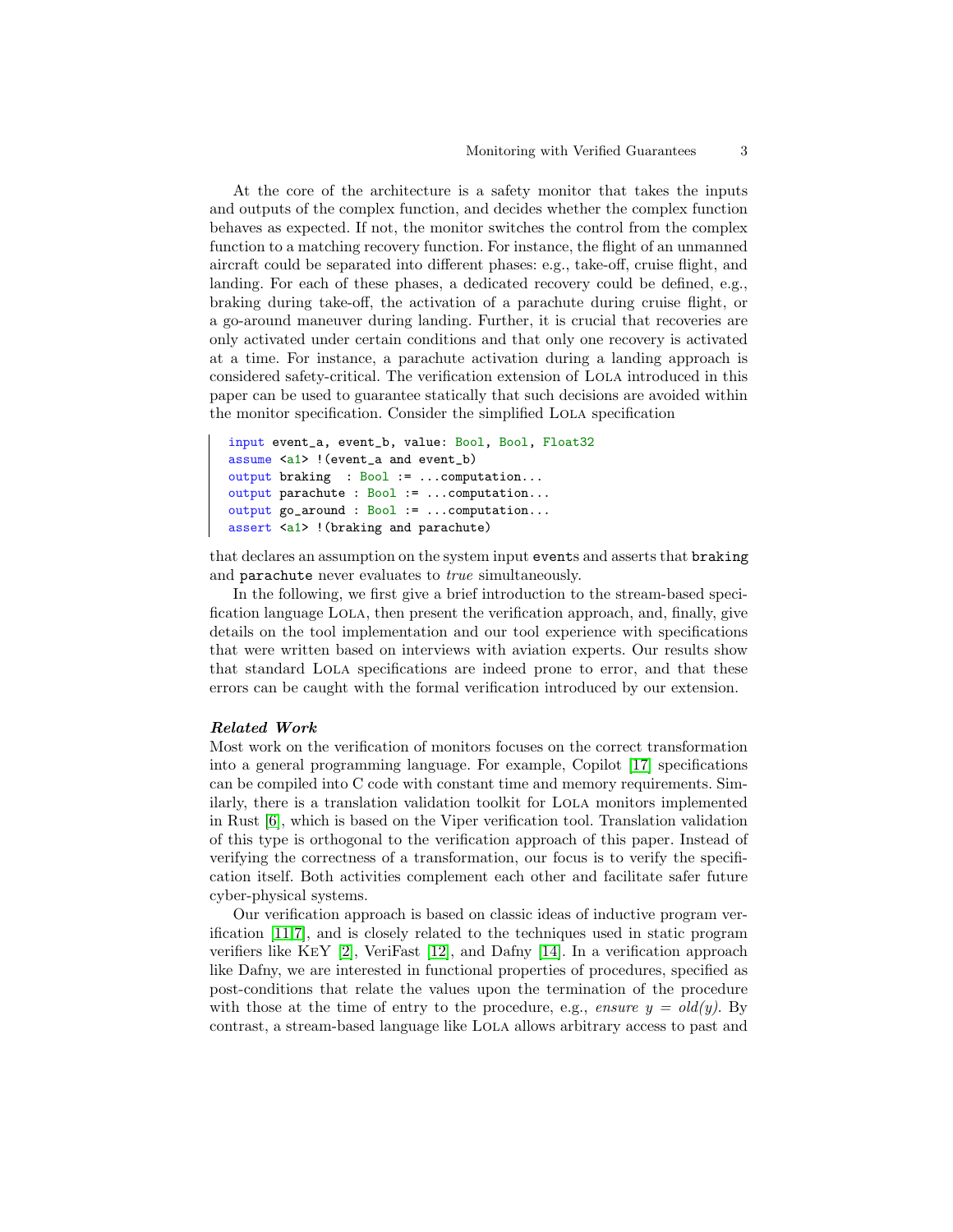future stream values. This makes it necessary to *unfold* the LOLA specification in order to properly relate the assumptions and assertions in time.

Most closely related to stream-based monitoring languages are synchronous programming languages like LUSTRE [\[10\]](#page-17-8), ESTEREL [\[3\]](#page-17-9), and SIGNAL [\[8\]](#page-17-10). For these languages, the compiler is typically used for verification  $-$  a program representing the negation of desired properties is compiled with the target program and a check for emptiness decides whether the properties are satisfied. Furthermore, a translation from past linear-time temporal logic to ESTEREL was proposed to simplify the specification of more complex temporal properties [\[13\]](#page-18-6). Other verification techniques also exist like SMT-based k-Induction for LUSTRE [\[9\]](#page-17-11) or a term rewriting system on synced effects [\[22\]](#page-18-7). A key difference in our approach is that we do not rely on compilation. Our verification works on the level of an intermediate representation. Furthermore, synchronous programming languages are limited to past references, while the stream unfolding for the inductive correctness proof of the Lola specification includes both past and future temporal operators. Similar to k-Induction, our approach is sound but not complete.

## 2 Runtime Monitoring with Lola

We now give an overview of the monitoring specification language LOLA. The verification extension is presented in the next section.

Lola is a stream-based language that describes the translation from input streams to output streams:

```
\ninput 
$$
t_1 : T_1\n \vdots\n \ninput  $t_m : T_m$ \noutput  $s_1 : T_{m+1} := e_1(t_1, \ldots, t_m, s_1, \ldots, s_n)\n \vdots\n \noutput  $s_n : T_{m+n} := e_n(t_1, \ldots, t_m, s_1, \ldots, s_n)$ \n\ntrigger  $\varphi$  message\n$
$$

```

where input streams carry synchronous arriving data from the system under scrutiny, output streams represent calculations, and triggers generate notification *messages* at instants where their condition  $\varphi$  becomes *true*. Input streams  $t_1, \ldots, t_m$  and output streams  $s_1, \ldots, s_n$  are called *independent* and *dependent* variables, respectively. Each variable is typed: independent variables  $t_i$  are typed  $T_i$  and dependent variables  $s_i$  are typed  $T_{m+i}$ . Dependent variables are computed based on *stream expressions*  $e_1, \ldots, e_n$  over dependent and independent stream variables. A stream expression is one of the following:

- an atomic stream expression c of type  $T$  if c is a constant of type  $T$ ;
- an atomic stream expression s of type  $T$  if s is a stream variable of type  $T$ ;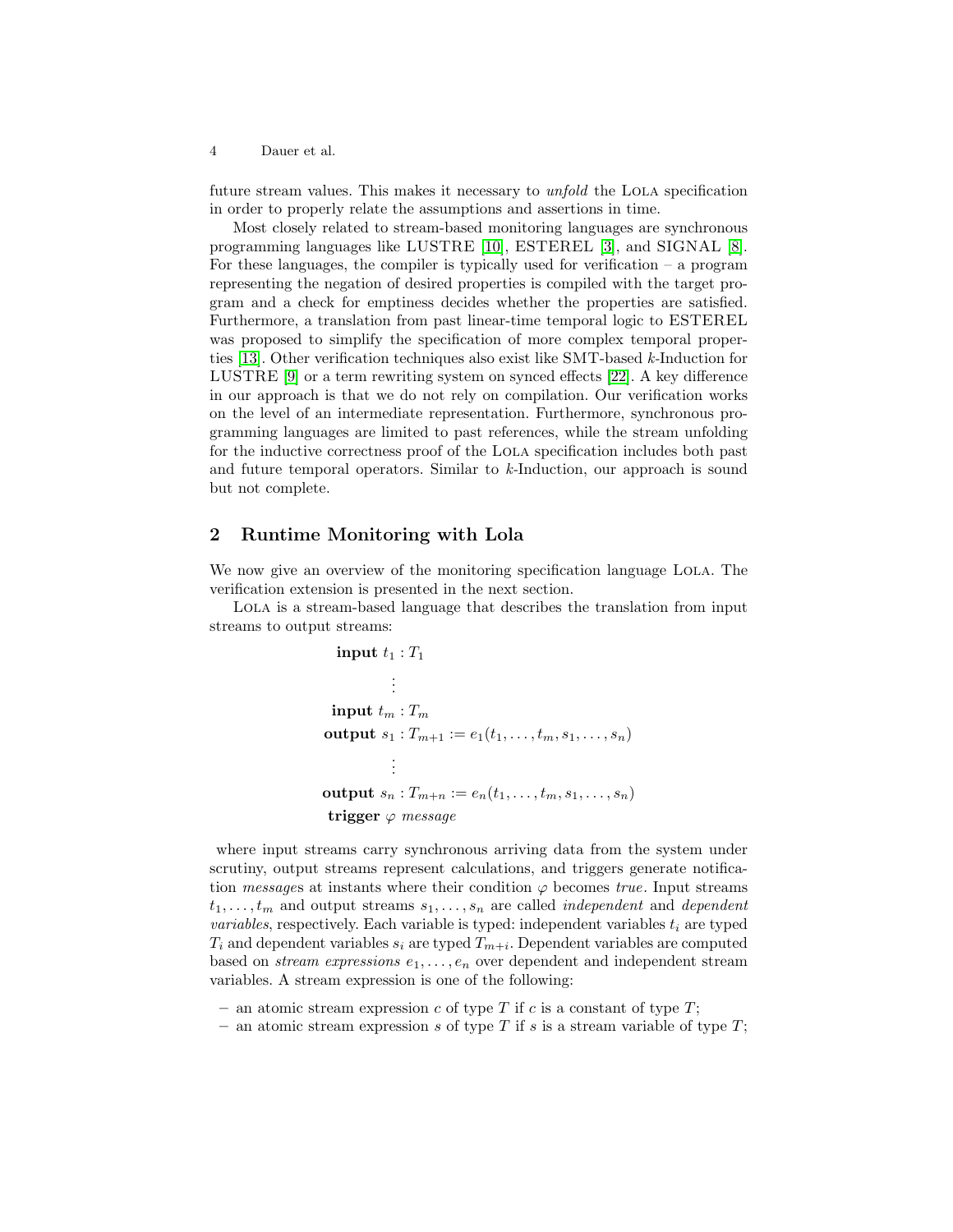- a stream expression  $ite(b, e_1, e_2)$  of type T if b is a Boolean stream expression and  $e_1, e_2$  are stream expressions of type T. Note that ite abbreviates the control construct if-then-else;
- a stream expression  $f(e_1, \ldots, e_k)$  of type T if  $f : T_1 \times \cdots \times T_k \mapsto T$  is a k-ary operator and  $e_1, \ldots, e_k$  are stream expressions of type  $T_1, \ldots, T_k$ ;
- a stream expression *o.offset*(*by*: *i*).defaults(*to*: *d*) of type T if *o* is a stream variable of type  $T$ , i is an Integer, and d is of type  $T$ .

For example, consider the Lola specification

```
input altitude: Float32 // in m
output altitude_bound := altitude > 200.0
trigger altitude_bound "Warning: Decrease altitude!"
```
that notifies the system if the current altitude is above its operating limits, i.e., 200.0 meters. Note that stream types are inferred, i.e., altitude bound is of type Bool.

Lola uses temporal operators that allow output streams to access its and others previous and future stream values. The stream

```
output alt_count := if altitude \leq 200.0 then 0
                  else alt_count.offset(by: -1).defaults(to: 0) + 1
```
represents a count of consecutive altitude violations by accessing its own previous value, i.e., offset(by: x) where a negative and positive integer x represents past and future stream accesses, respectively. Since temporal accesses are not always guaranteed to exist, the default operator defines values which are used instead, i.e., defaults(to: d) where d has to be of the same type as the used stream. Here, at the first position of  $alt_count$  the default value zero is taken. As abbreviations for the temporal operators, alt\_count[x, d] is used. Further,  $s[x..y, d, \circ]$  for  $x < y$  abbreviates  $s[x,d] \circ s[x+1,d] \circ ... \circ$ s[y,d] where ∘ is a binary operator. Using alt\_count > 10 as a trigger condition is preferable if only persistent violations should be reported.

In general, LOLA is a specification language that allows to specify complex temporal properties in a precise, concise, and less error-prone way. The focus is on what properties should be monitored instead of how a monitor should be executed. Therefore, the Lola monitor synthesis automatically infers and optimizes implementation details like evaluation order and memory management. The evaluation order [\[6\]](#page-17-1) of LOLA streams is automatically derived by analysis of the dependency graph [\[5\]](#page-17-0) of the specification. This allows to ignore the order when taking advantage of the modular structure of LOLA output streams, e.g.,:

```
output alt_avg := alt_count / (position+1)
output alt_count := if altitude \leq 200.0 then 0
                  else alt_count.offset(by: -1).defaults(to: 0) + 1
output position := position.offset(by: -1).defaults(to: 0)
```
where position and alt\_count are used before their definition. Further, the dependency graph allows to detect invalid cyclic stream dependencies, e.g., output a := a.offset(by: 0).defaults(to: 0).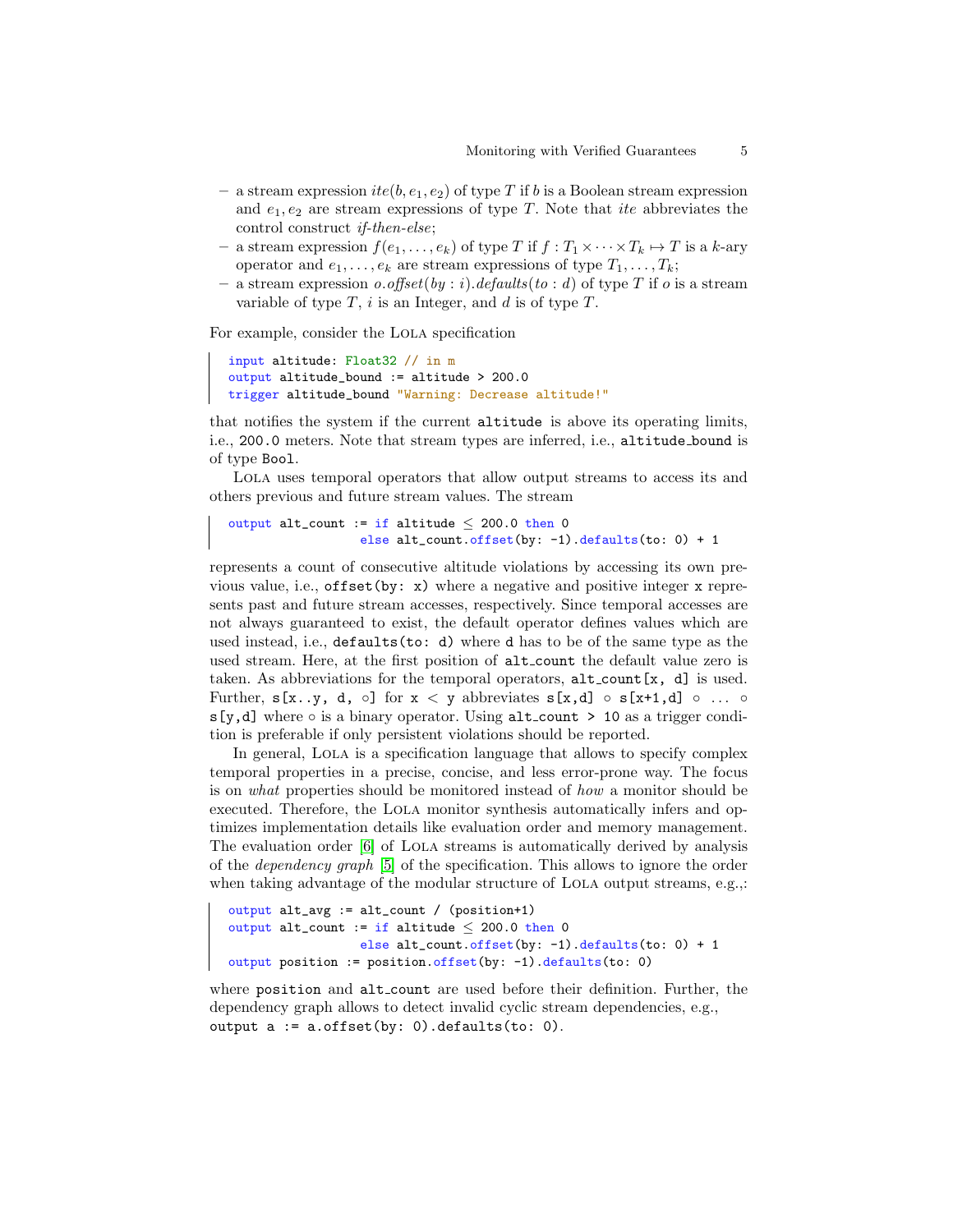## 3 Assumptions and Assertions

In this section, we present the verification extension for the Lola specification language. The extension allows the developer to annotate the LOLA specification with *assumptions* and *assertions* in order to verify the desired guarantees on the computed streams. As an example, consider the simplified specification in Listing [1,](#page-5-0) which is structured into stream computations in Lines 1 to 23, and assumptions and assertions from Line 26 onwards.

```
input alt : Float32 // Height above ground 1
input x, y : Float32, Float32 // Position in local coordinate system 2
input speed : Float32 // Velocity of aircraft 3
input landing : Bool // Indicates landing mode 4
input lg_status : (Float32,Float32,FLoat32) // Status of landing gear 5
                                                      6
// Complex computations 7
output dst_on_runway \qquad \qquad : \text{ Float32} := \sqrt{x^2 + y^2} \qquad \qquad \otimesoutput geofence_violation : Bool := ... 999
output landing_gear_ready : Bool := ... 10
                                                      11
// Take-off contingency 12
output decelerate := alt < 1.0 ∧ speed < 10.0 ∧ dst_on_runway > 20.0 13
// In-flight contingency 14
output parachute := geofence_violation ∧ alt > 100.0 15
\frac{1}{6} Landing contingency 16
output gain_alt := landing \land alt \geq 10.0 \land (speed > 10.0 \lor 17
              !landing\_gear\_ready[-4..0, true, \wedge]) 18
                                                      19
\prime/ Notifications to the system 20trigger decelerate "RECOVERY: Stop take-off by decelerating aircraft." 21
trigger parachute "RECOVERY: Activate parachute." 22
trigger gain_alt "RECOVERY: Gain altitude for next landing attempt." 23
                                                      24
// By concept of operations: landing is always within geofence. 25
assume <a1> ¬(landing ∧ geofence_violation) 26
assume \langle a1 \rangle abs(speed) \langle = 80.0 \rangle / 0 Given by data protocol 27
                                                      28
// Only one contingency is activated at once. 29
assert <a1> \neg( (decelerate \land parachute) ∨ (decelerate \land gain_alt) 30
          ∨ (parachute ∧ gain_alt) ) 31
// Parachute SHALL ONLY be activated 100 m above ground. 32
assert <a2> parachute \rightarrow alt > 100.0 33
```
Listing 1. A simplified Run-Time Assurance LOLA specification with three recovery functions for three different flight phases. Assumptions and assertions are used to show that only one recovery function is activated at once.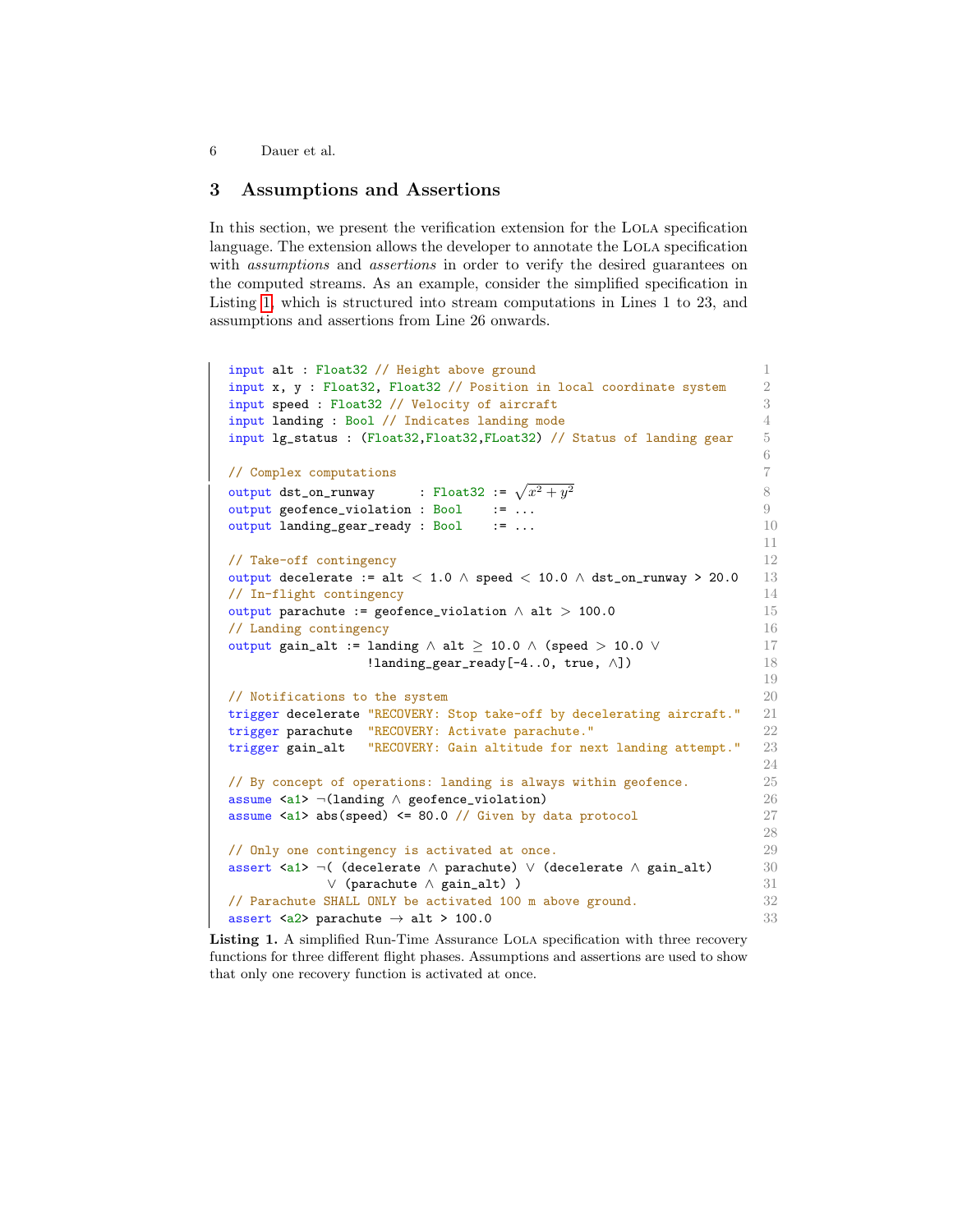The computation part specifies a safety monitor within a RTA architecture that triggers recovery functions for three different flight phases. First, the takeoff recovery function is triggered (Line 21) when the targeted take-off speed was not achieved on a runway up to a predefined point (Line 13). The distance between the current position and the end of the runway with local coordinates  $(0, 0)$  is computed in Line 8. Second, in-flight a parachute is activated (Line 22) when virtual barriers for the aircraft, i.e., a geofence, are exceeded (Line 15). For more details on a Lola geofence specification (Line 9), we refer to [\[20\]](#page-18-8). Last, during landing, up to a point of no return ( $alt < 10.0$ ), a new landing attempt is initiated (Line 23) if the aircraft's speed is too fast or its landing gear is not yet ready. To be more robust, the current and the previous value of the landing gear ready is taken into account (Lines 17-18).

With the verification extension, the specification assures that recoveries are not activated simultaneously (Lines 30-31), i.e., for instance there is no possibility that a parachute is activated during a landing approach. The first two conjunctions in Line 30 evaluate to false because relevant outputs use a disjoint altitude condition. The last conjunction requires an assumption. In fact, here, two assumptions are linked by the identifier a1 to the assertion. The assumptions specify: the known bound of received speed data (Line 27) as well as operational information (Line 26), e.g., given by the concept of operation a nominal landing is only foreseen within the predefined operational airspace. Further, a second assertion is stated in Line 33 that guarantees that the parachute should only be activated when the aircraft is 100 meters above ground. In this case, the property can be shown assumption-free. Assertions help engineers to show that certain properties are true. The given assertions indicate how specification debugging and management can benefit from the extension – it avoids digging into potentially complex stream computations.

The extension and its verification approach are presented in the following. In general, the verification extension is used if a Lola specification is annotated in the following way:

```
assume \langle \alpha_1 \rangle \theta_1.
                                 .
                                 .
 assume \langle \alpha_m \rangle \theta_massert \langle \alpha_{m+1} \rangle \quad \psi_1.
                                 .
                                 .
assert \langle \alpha_{m+n} \rangle \psi_n
```
where  $\alpha_1, \ldots, \alpha_{m+n} \in \Gamma$  are identifiers for  $\theta_1, \ldots, \theta_m, \psi_1, \ldots, \psi_n$ , which are Boolean stream expressions with possibly temporal operators. For convenience, we define functions which return all  $\theta$  and  $\psi$  that are linked to a given  $\alpha$  identifier:  $assume(\alpha) = {\theta_i \mid \forall \alpha_j \in \Gamma, \alpha = \alpha_j}$  and  $assert(\alpha) = {\psi_j \mid \forall \alpha_j \in \Gamma, \alpha = \alpha_j}.$ The set of assertion  $\psi_1, \ldots, \psi_n$  is *correct* for all input streams iff whenever an assumption is satisfied, its corresponding assertion is satisfied as well.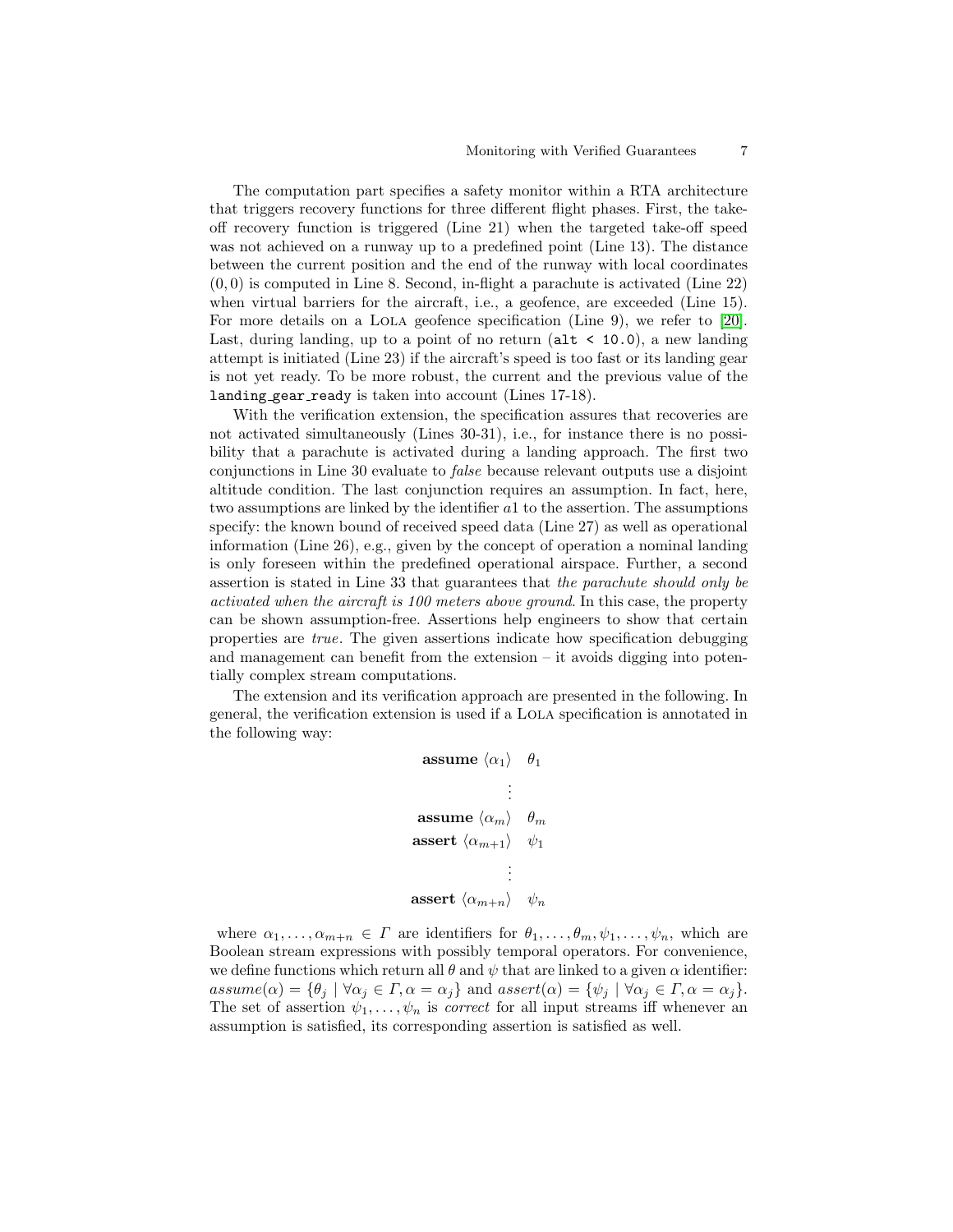The verification of assertions relies on the encoding of the Lola execution in Satisfiability Modulo Theory (SMT). We define the smt function that encodes a stream expression next. It can be used to encode independent and dependent variables as well as expressions of assumptions and assertions.

### Definition 1 (SMT-Encoding of Stream Expressions).

Let  $\Phi$  be a LOLA specification over independent stream variables  $t_1, \ldots, t_m$  and dependent stream variables  $s_1, \ldots, s_n$ . Further, let the natural number  $N + 1$  be the length of the input streams, c be an SMT constant symbol, and  $\tau_1^0, \ldots, \tau_1^N, \ldots$ ,  $\tau_m^0, \ldots, \tau_m^N, \sigma_1^0, \ldots, \sigma_1^N, \ldots, \sigma_n^0, \ldots, \sigma_n^N$  be SMT variables. Then, the function smt recursively encodes a stream expression e at position j with  $0 \le j \le N$  in the following way:

– Base cases:

• 
$$
smt(c)(j) = c
$$

• 
$$
smt(t_i)(j) = \tau_i^j
$$

- $smt(s_i)(j) = \sigma_i^j$
- Recursive cases:
	- $smt(f(e_1,...,e_n))(j) = \mathbf{f}(smt(e_1)(j),..., smt(e_n)(j))$

• 
$$
smt(ite(e_b, e_1, e_2))(j) = \texttt{ite}(smt(e_b)(j), \, smt(e_1)(j), \, smt(e_2)(j))
$$

•  $smt(e[k, c])(j) = \begin{cases} smt(e)(j+k) & \text{if } 0 \leq j+k \leq N, \end{cases}$ c otherwise

where ite is an SMT encoding of if-then-else; f is an interpreted function if f is from a theory supported by the SMT solver and an uninterpreted function otherwise.

Next, Proposition [1](#page-7-0) shows how the correctness of asserted stream properties can be proven for finite input streams. If the set of assertions is correct, asserted stream properties are guaranteed to be valid in each step of the monitor execution. In practice, such specifications are preferable. In the following, let  $\Phi$  be a Lola specification with verification annotations. Further, we refer to the set of input streams and computed output streams as stream execution.

<span id="page-7-0"></span>Proposition 1 (Assertion Verification of a Finite Stream Execution). The set of assertions is correct for a finite stream execution with length  $N+1$ under given assumptions, if the following formula is valid:

$$
\bigwedge_{i: 0 \le i \le N} \left( \bigwedge_{\alpha \in \Gamma} \left( \bigwedge_{\alpha \in \Gamma} \left( \Delta \right) (\alpha) \wedge \bigwedge_{s_k \in \Phi} \sigma_k^i = smt(e_k)(i) \to \bigwedge_{\psi \in assert(\alpha)} smt(\psi)(i) \right) \right)
$$

The formula in Proposition [1](#page-7-0) unfolds the complete stream execution and informally expresses that an assertion must hold in each stream position whenever its corresponding assumption and implementation are satisfied.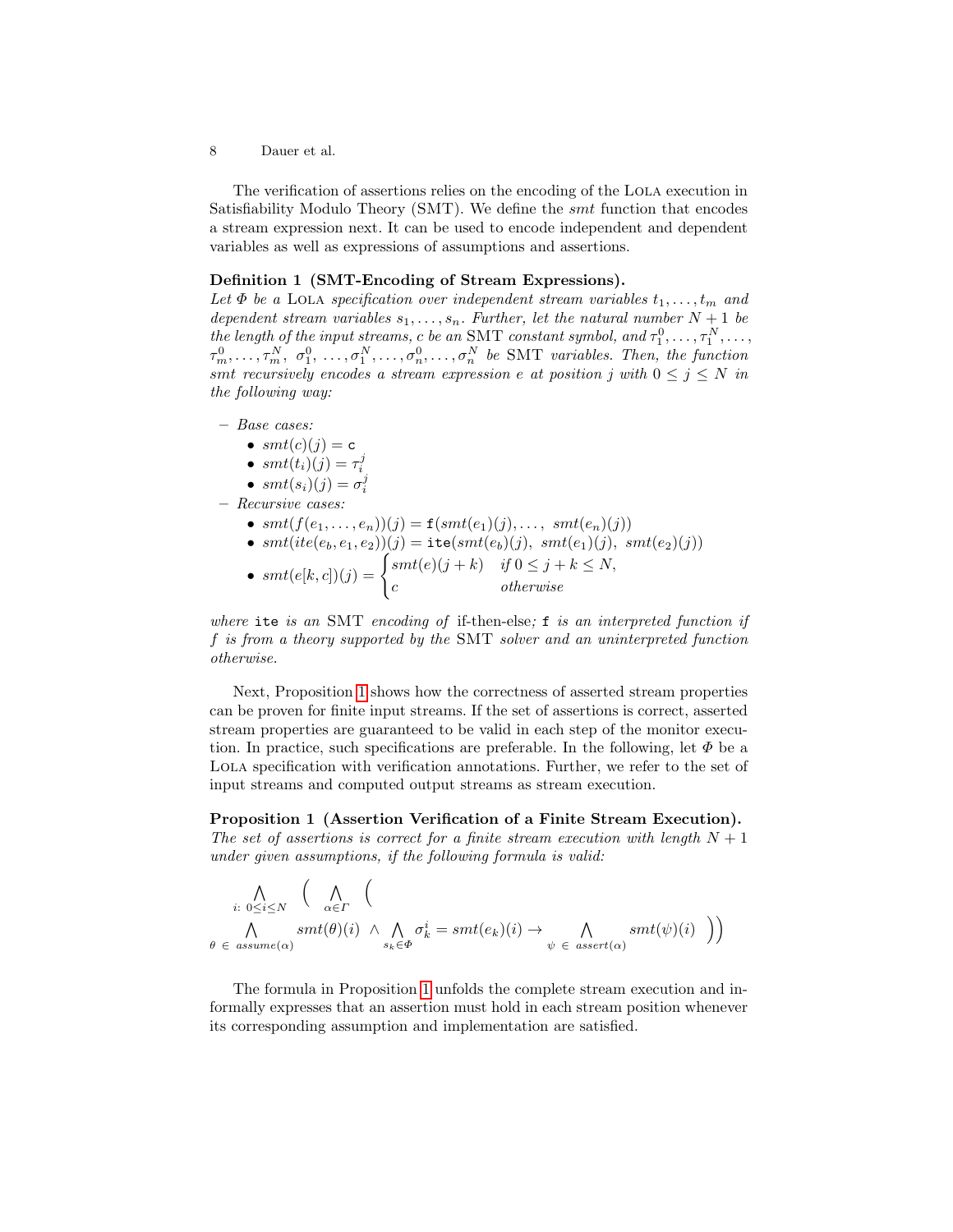To avoid the complete unfolding and allow arbitrary stream lengths, an inductive argument is given in Proposition [2](#page-10-0) that defines proof obligations for an annotated Lola specification. Next, we present a template for the stream unfolding that helps to define the proof obligation at the Beginning (Definition [3\)](#page-9-0), during Run (Definition [4\)](#page-10-1), and at the End (Definition [5\)](#page-10-2) of a stream execution.

#### <span id="page-8-0"></span>Definition 2 (Template Stream Unfolding).

We define the template formula  $\phi_t$  that states proof obligations as:

$$
\bigwedge_{\alpha \in \Gamma} \left( \bigwedge_{i:\ c\_\text{asym}} \left( \bigwedge_{\theta \in \mathit{assume}(\alpha)} smt(\theta)(i) \right) \land \bigwedge_{i:\ c\_\text{aserted}} \left( \bigwedge_{\psi \in \mathit{assert}(\alpha)} smt(\psi)(i) \right) \right)
$$
\n
$$
\land \bigwedge_{i:\ c\_\text{aster}(\alpha)} \left( \bigwedge_{0 < k \le n} \sigma_k = smt(e_k)(i) \right) \rightarrow \bigwedge_{i:\ c\_\text{asert}} \left( \bigwedge_{\psi \in \mathit{assert}(\alpha)} smt(\psi)(i) \right)
$$

where c  $asm$ , c asserted, c streams, and c assert are template parameters for the unfolding of assumptions, previously proven assertions, output streams, and assertion, respectively.

The template formula in Definition [2](#page-8-0) uses template parameters for the stream unfolding. For instance, the parameter assignment  $c\text{-}asm := 0 \le i \le 10$  adds assumptions at the first ten positions of the stream execution. Further, the parameter *c* asserted allows to incorporate the induction hypothesis.

In the following, we will use the LOLA specification

```
assume<a1> reset[-1, f] ∨ reset[1, f]
input reset : Bool
output o1 := if reset then 0 else o1[-1, 0] + 1output o2 := o1[-1, 0] + o1 + o1[1, 0]
assert<a1> 0 \leq 02 and 02 \leq 3
```
as a running example for the template stream unfolding. Here, the input reset represent a reset command for the output stream  $o<sub>1</sub>$  that counts how long no reset occurred. Output of is used by output of which aggregates over the previous, the current, and the next outcome of  $o1$ . As assertion, we show that  $o2$ is always positive and never larger than three given the assumption that in each execution step either the previous or the next reset is true. The assumption ensures that at most two consecutive resets are false. Given the reset sequence of input values  $\langle true; false; false \rangle$  that satisfies the assumption, the resulting of stream evaluates to  $\langle 0; 1; 2 \rangle$ . Here, at the second position of the sequence, o2 evaluates to three. To show that the assertion also holds at the first and the last position of the sequence, out-of-bounds values must be considered.

We show how the template  $\phi_t$  can be used at the beginning of a stream execution. Here, default values due to past stream accesses beyond the beginning of a stream need to be captured by the obligation to guarantee that the assertions hold in these cases. The combination of past out-of-bounds and future outof-bounds default values must also be covered by the obligations in case the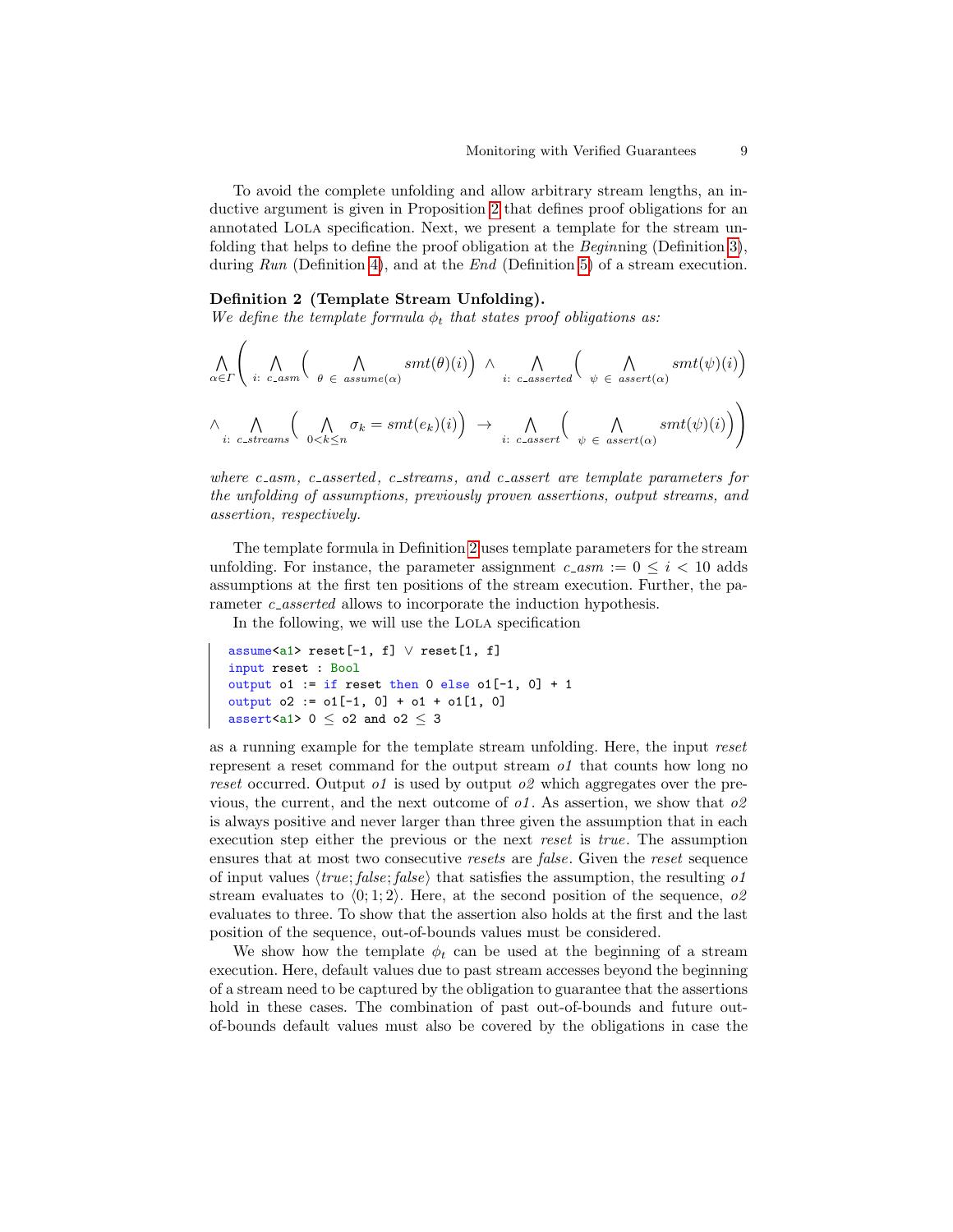stream is stopped early. These scenarios are depicted for the running example in Figure [2.](#page-9-1) The figure shows four finite stream executions with different lengths. All stream positions are colored gray, while only some positions contain a single red dot. These features indicate the unfolding of stream variables and annotations using the template  $\phi_t$ . A gray-colored position means that the assumptions have been unfolded and a dotted position means the assertion has been unfolded. Further, arrows indicate temporal stream accesses where solid lines correspond to accesses by outputs and dashed lines correspond to accesses by annotations, i.e., assumptions and assertions. For each stream execution, only the arrows for a single position are depicted – the arrows for other positions have been omitted for the sake of clarity. For example, for  $N = 0$ , the accesses of output o2 are both out-of-bounds, i.e., the default value zero is used. While for  $N = 3$ , the accesses at the second position are shown where only the past access of the assumption leads to an out-of-bounds access. The figure depicts all necessary stream execution that cover all combinations of past out-of-bounds accesses, i.e., with and without future bound violations. The described unfoldings of Figure [2](#page-9-1) are formalized as proof obligations in Definition [3.](#page-9-0)

### <span id="page-9-0"></span>Definition 3 (Proof Obligations for Past Out-of-bounds Accesses).

Let  $w_p = \sup(\{0\} \cup \{\ |k\| \mid e[k,c] \in \Phi \text{ where } k < 0\})$  be the most negative offset and  $w_f = \sup(\{0\} \cup \{k \mid e[k,c] \in \Phi \text{ where } k > 0\})$  be the greatest positive offset. The proof obligations  $\phi_{Begin}$  for past out-of-bounds accesses are defined as the conjunction of template formulas:

 $\wedge$  $N: 0 \le N < \max(1, 2 \cdot (w_p + w_f))$  $\phi_t(c\_asm, \ \ c\_asserted, \ \ c\_streams, \ \ c\_assert)$ 

with template parameters:

- $c\_{asm}$   $:= 0 \le i \le N$ ,
- $\bullet \ \ c\_asserted := false,$
- c\_streams  $:= 0 \le i \le N$ ,
- c\_assert  $:= 0 \le i < \max(1, \min(N + 1, 2 \cdot w_p)).$



<span id="page-9-1"></span>Fig. 2. Four stream executions of different length  $N + 1$  with the respective template unfolding are depicted. The stream executions consider all cases with past out-ofbound accesses. A gray-colored box indicates that an assumption has been unfolded at this position, while a red dotted box indicates that an assertion has been unfolded at this position. Solid and dashed arrows indicate accesses by streams and annotations, respectively.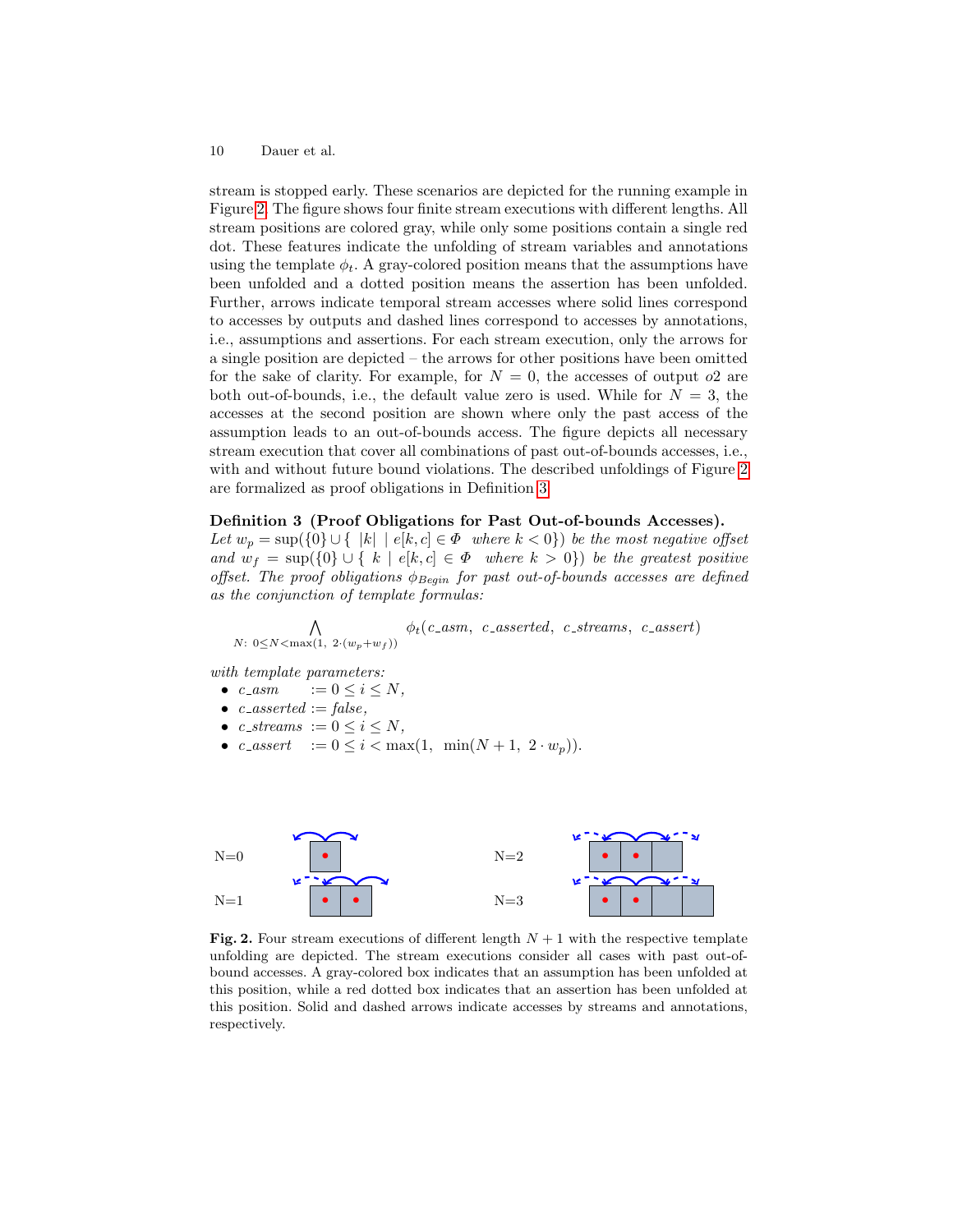Next, the case where no out-of-bounds access occurs is considered. Hence, the obligations capture the nominal case where no default value is used. Since we have shown that past out-of-bounds accesses are valid we can use these proven assertions as assumptions. Figure [3](#page-11-0) depicts a stream execution with a single dotted position, i.e., the position where the assertion must be proven. As can be seen, all accesses from this position are within bounds. Further, note that the accesses of the first and the last unfolded assumption, i.e., the first and the last gray-colored position, are also within bounds. The described unfolding is formalized as proof obligations in Definition [4.](#page-10-1)

#### <span id="page-10-1"></span>Definition 4 (Proof Obligations for No Out-of-bounds Accesses).

The proof obligations  $\phi_{Run}$  without out-of-bounds accesses are defined as  $\phi_t(c_1, c_2)$  asserted, c streams, c assert) with template parameters:

- c\_asm  $:= w_p \leq i \leq N w_f,$
- c\_asserted :=  $2 \cdot w_p \leq i \leq N-2 \cdot w_f \wedge i \neq 3 \cdot w_p$ ,
- c\_streams  $:= 2 \cdot w_p \leq i \leq N 2 \cdot w_f$ ,
- c\_assert  $:= i = 3 \cdot w_p,$
- where  $N = 3 \cdot (w_p + w_f)$ .

Last, we consider the case where only future out-of-bounds accesses occur. Hence, the respective obligations need to incorporate default values of future out-of-bounds accesses. As before, we can use the previously proven assertions as assumptions. Figure [4](#page-11-1) depicts a stream execution with two dotted positions, i.e., positions where the assertion must be proven. The position where arrows are given represents the case where only the assumption results in a future outof-bounds access. The last position of the stream execution represents the case in which both the assumption and the stream result in future out-of-bounds accesses. The presented unfolding is formalized as proof obligations in Definition [5.](#page-10-2)

#### <span id="page-10-2"></span>Definition 5 (Proof Obligations for Future Out-of-bounds Accesses).

The proof obligations  $\phi_{End}$  for future out-of-bounds accesses are defined as the template formula  $\phi_t(c_asm, c_asserted, c_stress, c_assert)$  with template parameters:

- $c\_{asm}$   $:= w_p \leq i \leq N$ ,
- c\_asserted :=  $2 \cdot w_p \leq i < 3 \cdot w_p$ ,
- c\_streams :=  $2 \cdot w_p \leq i \leq N$ ,
- c\_assert  $:= 3 \cdot w_p \leq i \leq N$
- where  $N = 3 \cdot w_p + w_f$ .

So far, we have defined proof obligations for certain positions in the stream execution with and without out-of-bounds accesses. Together, the proof obligations constitute an inductive argument for the correctness of the assertions, see Proposition [2.](#page-10-0) Here, the base case is given by Definition [3](#page-9-0) and induction steps are given by Definitions [4](#page-10-1) and [5.](#page-10-2) The induction steps use the induction hypothesis, i.e., valid assertions, due to the template parameter c\_asserted.

### <span id="page-10-0"></span>Proposition 2 (Assertion Verification by Lola Unfolding).

The set of assertions is correct if the formula  $\phi_{Begin} \wedge \phi_{Run} \wedge \phi_{End}$  is valid.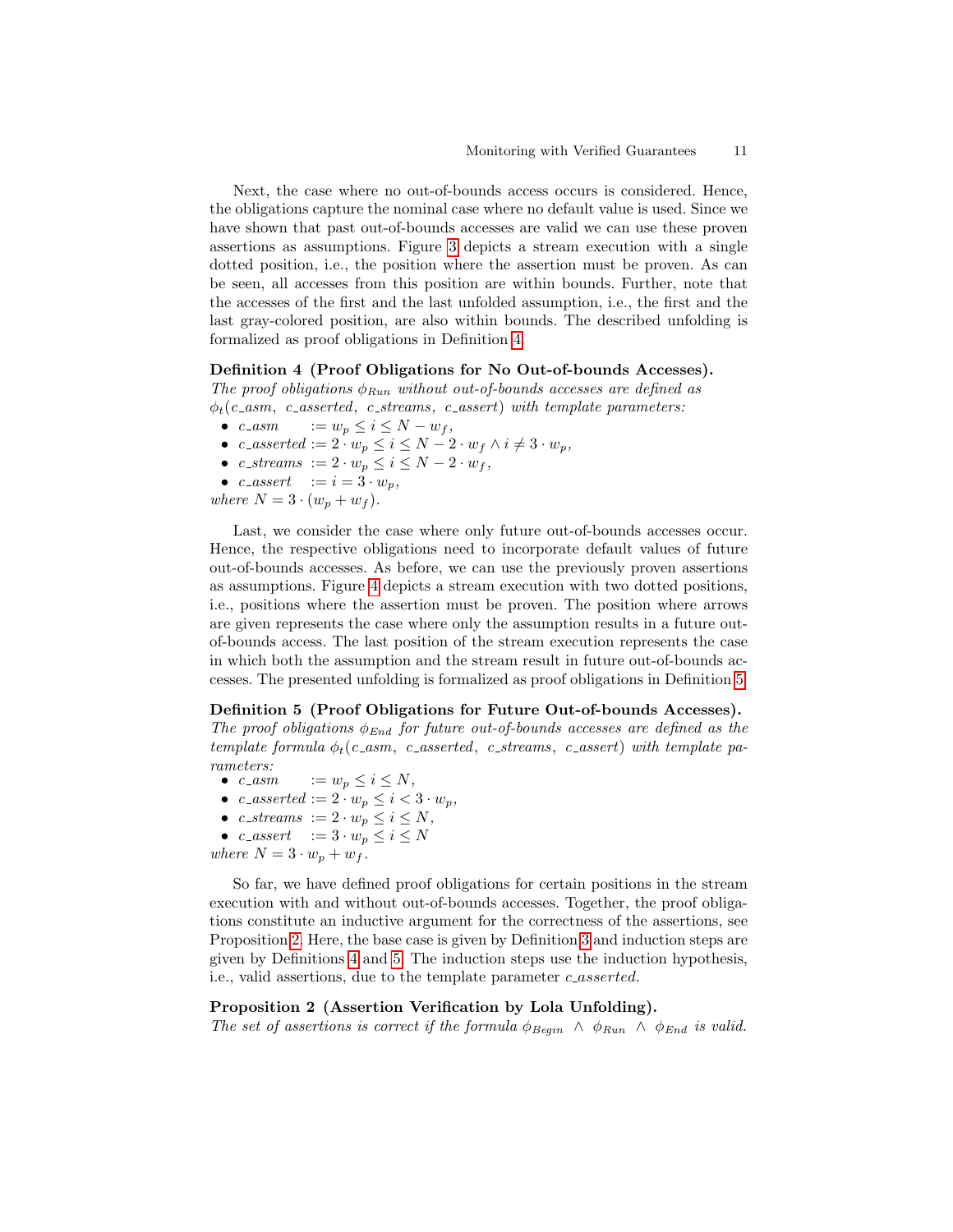Proposition [2](#page-10-0) proves the soundness of the verification approach. Soundness refers to the ability of an analyzer to prove the absence of errors — if a Lola specification is accepted, it is guaranteed that the assertions are not violated. The converse does not hold, i.e., the presented verification approach is not complete. Completeness refers to the ability of an analyzer to prove the presence of errors — if a Lola specification is rejected, the counter-example given should be a valid stream execution that results in an assertion violation. The following Lola specification is rejected even though no assertion is violated:

input a:  $Int32$  1 assume  $\langle a1 \rangle$  a  $\leq 10$  2 output sum := if sum[-1, 0]  $\leq$  10 then 0 else sum[-1, 0] + a 3 assert  $\lt$  a1  $>$  sum  $\leq$  100 4

Here, since the if-condition in Line 3 evaluates to true at the beginning of the stream execution, sum is a constant stream with value zero. Hence, the assertion in Line 4 is never violated. The verification approach rejects this specification. The reason for this is that  $\text{sum} \leq 100$  is added as an *asserted* condition in  $\phi_{Run}$ . Therefore, the SMT solver can assign a value between 91 and 100 to the earliest sum variable of the unfolding, resulting in an assertion violation of the next sum variable.



<span id="page-11-0"></span>Fig. 3. A stream execution of length  $N+1$  with the corresponding template unfolding is depicted. The stream execution considers the case where no out-of-bound access occurs. Gray-colored and red dotted positions represent unfolded assumptions and assertions, respectively. Solid and dashed arrows indicate accesses by streams and annotations, respectively.



<span id="page-11-1"></span>Fig. 4. A stream execution of length  $N+1$  with the corresponding template unfolding is depicted. The stream execution covers all cases where future out-of-accesses occur. Gray-colored and red dotted positions represent unfolded assumptions and assertions, respectively. Solid and dashed arrows indicate accesses by streams and annotations, respectively.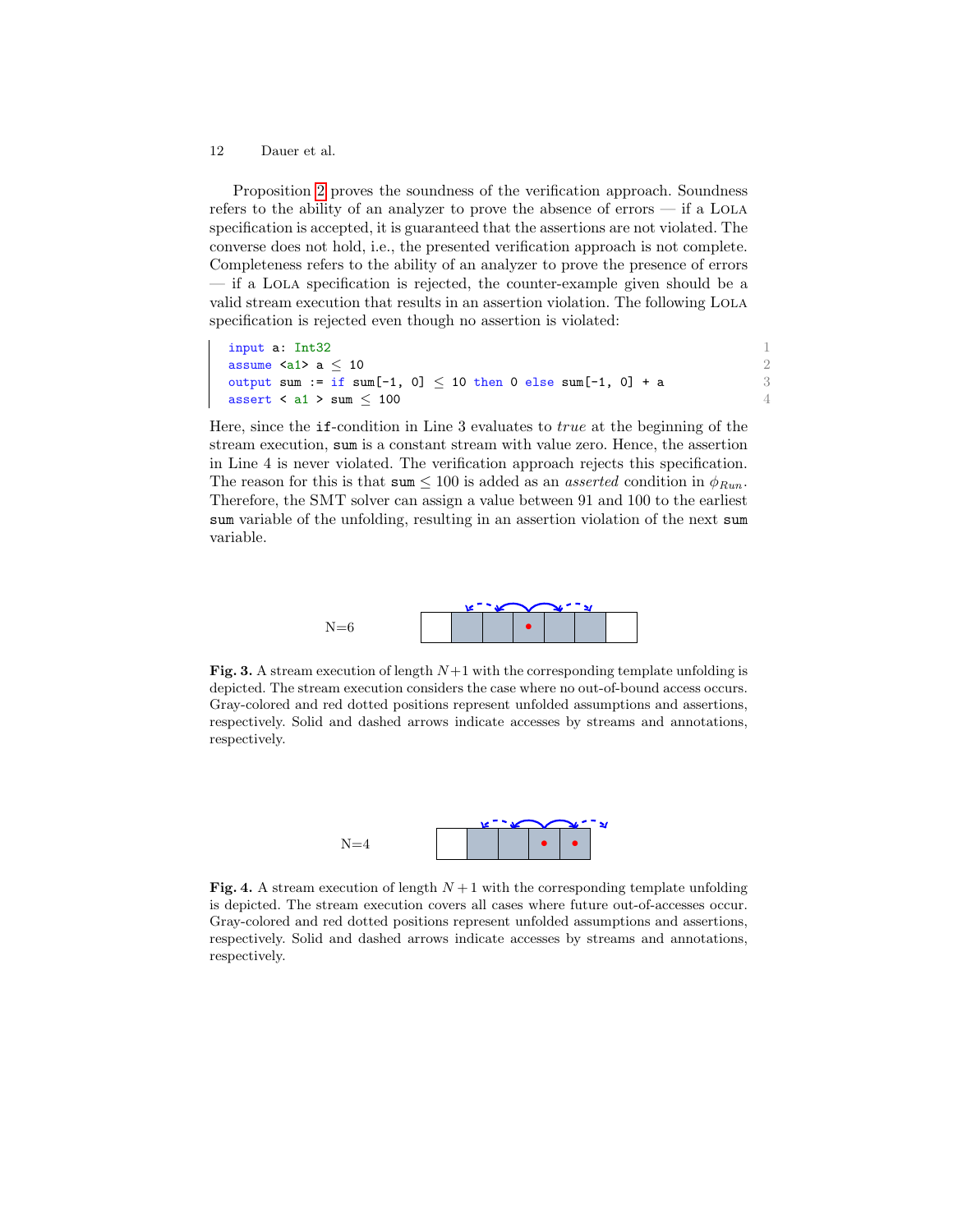## 4 Application Experience in Avionics

In this section, we present details about the tool implementation and tool experiences on practical avionic specifications.

### Tool Implementation and Usage

The tool is based on the open source LOLA framework<sup>[5](#page-12-0)</sup> written in Rust. Specifically, it uses the Lola frontend to parse a given specification into an intermediate representation. Based on this representation, the SMT formulas are created and evaluated with the Rust  $z3$  crate<sup>[6](#page-12-1)</sup>. At its current phase of the crate's development, a combined solver is implemented that internally uses either a non-incremental or an incremental solver. There is no information on the implemented tactics available, but all our requests could be solved within seconds. For functions that are not natively supported by the Rust Z3 solver, the output is arbitrarily chosen by the solver with respect to the range of the function. The tool expects a Lola specification augmented by assumptions and assertions. The verification is done automatically and produces a counter-example stream execution, if any exists. The counter-example can then be used by the user to debug its specifications. Two different kinds of users are targeted. First, users that write the entire augmented specification. Such a user could be a systems engineer who is developing a safety monitor and wants to ensure that it contains critical properties. Second, users that augment an existing specification. Here, one reason could be that an existing monitor shall be composed with other critical components and certain behavioral properties are expected. Also, similar to software testing, the task of writing a specification and their respective assumptions and assertions could be separated between two users to ensure the independence of both.

### Practical Results

To gain practical tool experience, previously written specifications based on interviews with engineers of the German Aerospace Center [\[19\]](#page-18-9) were extended by assumptions and assertions. The previous specifications were tested using logfiles and simulations – the authors considered them correct. We report several specification errors in Table [1](#page-13-0) that were detected by the presented verification extension. In fact, the detected errors would have resulted in undetected failures. After the errors in the previous specifications were fixed, all assertions were proven correct. Note that the errors could have been found due to manual reviews. However, such reviews are tedious and error-prone, especially when temporal behaviors are involved. The detected errors in Table [1](#page-13-0) can be grouped into three classes: Classical Bugs, Operator Errors, and Wrong Interpretations. Classical bugs are errors that occur when implementing an algorithm. Operator errors are Lola specific errors, e.g., temporal accesses. Last, wrong interpretations refer to gaps between the specification and the user's design intend, e.g.,

<span id="page-12-0"></span><sup>5</sup> https://rtlola.org/

<span id="page-12-1"></span> $6 \frac{\text{https://docs.rs/z3/0.9.0/z3/}}{$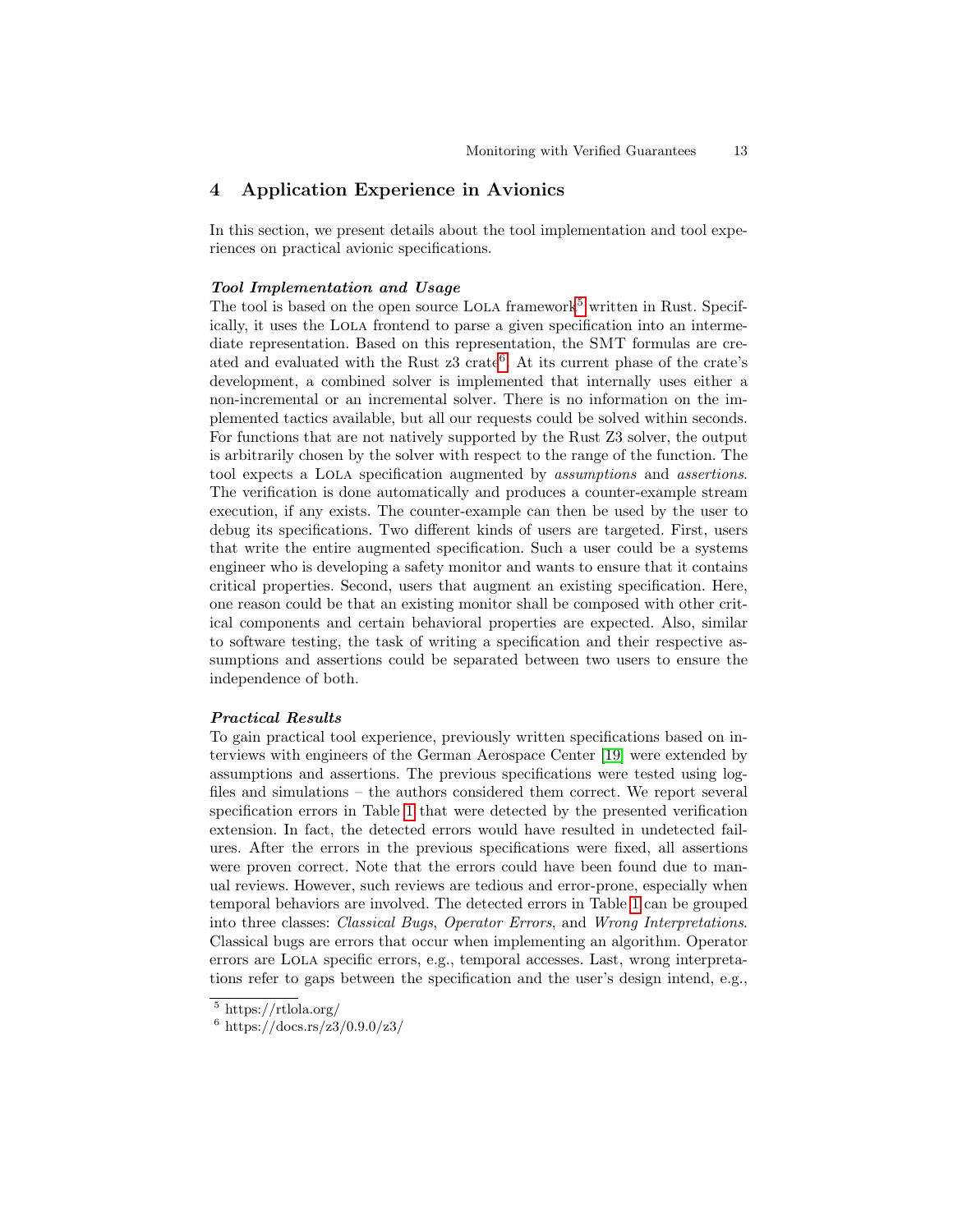| Specification         |    |                |                | $\#o \#a \#g $ Detected errors               |
|-----------------------|----|----------------|----------------|----------------------------------------------|
| $qps\_vel\_output$    | 14 | 6              | 6              |                                              |
| $qps\_pos\_output$    | 19 | 3              | 10             |                                              |
| $imu\_output$         | 18 | 6              | 6              | Wrong default value                          |
|                       |    |                |                | Division by zero                             |
| $nav\_output$         | 25 | 3              | 5              | Missing abs()                                |
| taqq                  | 6  | $\overline{2}$ | $\overline{2}$ |                                              |
| $ctrl_{}_{output}$    | 25 | 7              | 8              | Wrong threshold comparisons                  |
| $mm\_output\_1$       | 4  | 1              | 2              |                                              |
| $mm\_output\_2$       | 17 | 6              | 9              | Missing if condition                         |
|                       |    |                |                | Wrong default value                          |
| $continqency\_output$ | 4  | 8              | 1              | Observation: both contingencies could        |
|                       |    |                |                | be true in case of voting, i.e., both at 50% |
| $health\_output$      | 1  | 5              |                |                                              |

<span id="page-13-0"></span>Table 1. Detected errors by the verification extension, where  $\#o$ ,  $\#a$ , and  $\#g$  represent the number of outputs, assumptions, and assertions given in the specification, respectively.

violated assertions due to incomplete specifications. Next, we give one representative example for each group. We reduced the specification to the representative fragment.

#### Example 1 (Classical Bug).

The Lola specification in Listing [2](#page-14-0) monitors the fuel level. A monitor shall notify the operator when one of the three different fuel levels are reached: half (Line 8), warning (Line 9), and danger (Line 10). The fuel level is computed as a percentage in Line 7. It uses the fuel level at the beginning of the flight (Line 6) as a reference for its computation. Given the documentation of the fuel sensor, it is known that fuel values are within  $\mathbb{R}^+$  and decreasing. This is formalized in Line 4 as an assumption. As an invariant, we asserted that the starting fuel is greater or equal to fuel (Line 15). Further, in Lines 16 to 18, we stated that once a level is reached it should remain at this level. During our experiment, the assertion led to a counter-example that pointed to the previously used and erroneous fuel level computation:

output fuel\_level := (start\_fuel - fuel) / start\_fuel

In short, the output computed the consumed fuel and not the remaining fuel. The computation could be easily fixed by converting consumed fuel into remaining fuel, see Line 7. Therefore, Listing [2](#page-14-0) satisfies its assertion. Note, that offset accesses were used to assert the temporal behavior of the fuel level output stream. Further, trigger once is an abbreviation which states that only the first raising edge is reported to the user.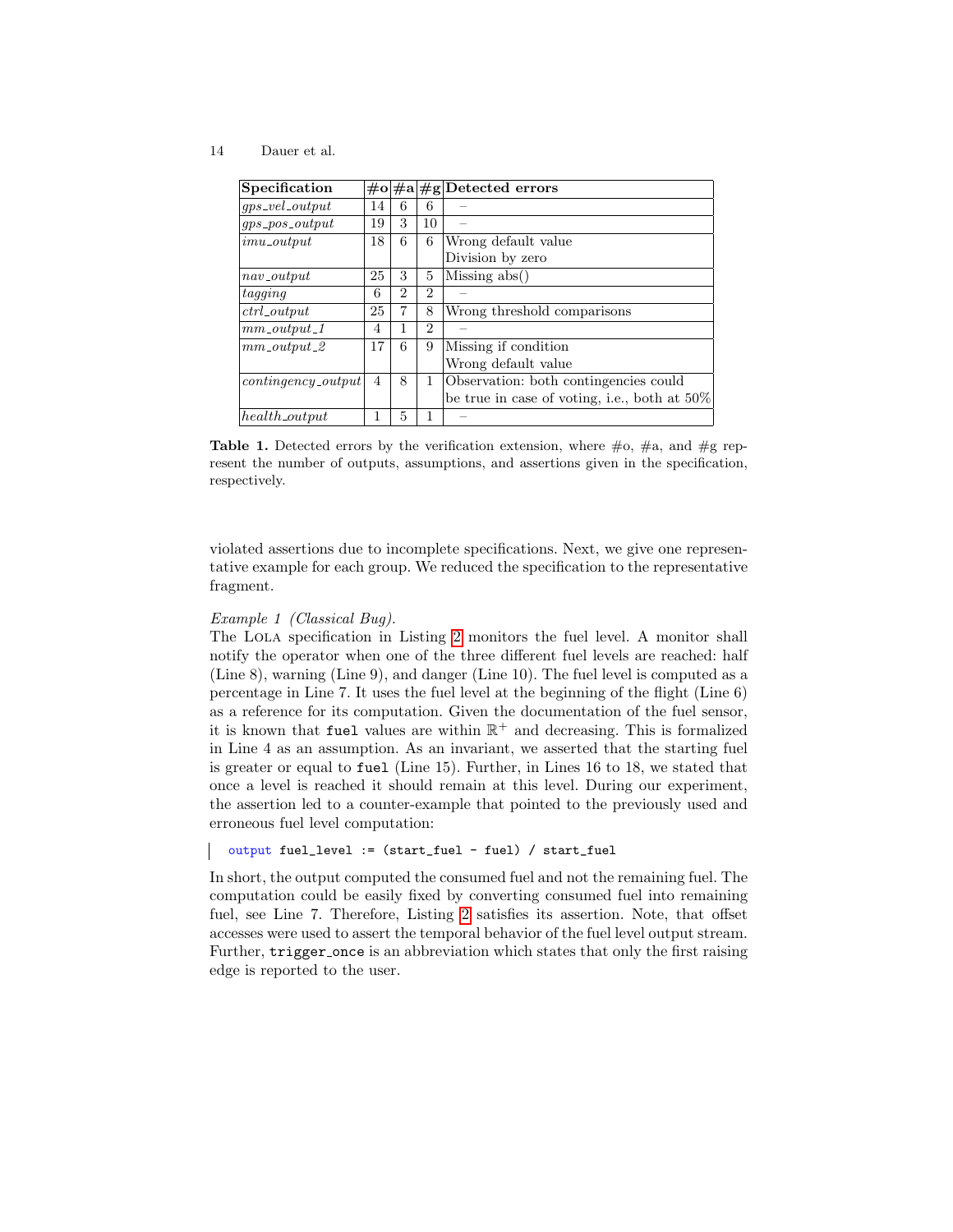```
\frac{1}{2} Inputs 1
input fuel: Float64 2
// Assumptions 3
assume\langle a5 \rangle fuel > 0.0 and fuel \langle fuel[-1, fuel + 0.1] 4
// Outputs 5
output start_fuel := start_fuel[-1, fuel] 6
output fuel_level := 1.0 - (start\_fuel - fuel) / start\_fuel 7
output fuel_half := fuel_level \leq 0.50 8
output fuel_warning := fuel_level < 0.25 9
output fuel_danger := fuel_level < 0.10 10
trigger_once fuel_half "INFO: Fuel level is half reduced" 11
trigger_once fuel_warning "WARNING: Fuel level is below 25%" 12
trigger_once fuel_danger "DANGER: Fuel level is below 10%" 13
// Assertions 14
\text{assert}\leq \text{a5}> start_fuel >= fuel 15
      and (\text{fuel\_half}[-1, \text{ false}] \rightarrow \text{fuel\_half})<br>and (\text{fuel\_warmer}[-1, \text{ false}] \rightarrow \text{fuel} warning) 17
      and (fuel_warning[-1, false] -> fuel_warning)
      and (fuel_danger[-1, false] -> fuel_danger) 18
```
Listing 2. The fixed version of the LOLA ctrl output specification that monitors the fuel level. Three level of engagement are depicted: half, warning, and danger.

### Example 2 (Operator Error).

An important monitoring property is to detect frozen values as these indicate a deteriorated sensor. Such a specification is depicted in Listing [3.](#page-15-0) Here, as an input, the acceleration in x−direction is given. The frozen value check is computed from Line 6 to Line 10. It compares previous values using LOLA's offset operator. To check this computation, we added the sanity check that asserts that no frozen value shall be detected (Line 13) when small changes in the input are present (Line 4). In the previous version, the frozen values were computed using the abbreviated offset operator:

```
output frozen_ax := ax[-5..0, 0.0, =]
```
This resulted in a counter-example that pointed to wrong default values. Although the abbreviated version is easier to read and reduces the size of the specification, it is unfortunately not suitable for this kind of property. The tool detected the unlikely situation that the first value of ax is 0.0 which would have resulted in evaluating frozen ax to true. Although unlikely, this should be avoided as contingencies activated in such situations depend on correct results and otherwise could harm people on the ground. By unfolding the operator and adding a different default value to one of the past accesses, the error was resolved (Line 6). Listing [3](#page-15-0) shows the fixed version which satisfies its assertion.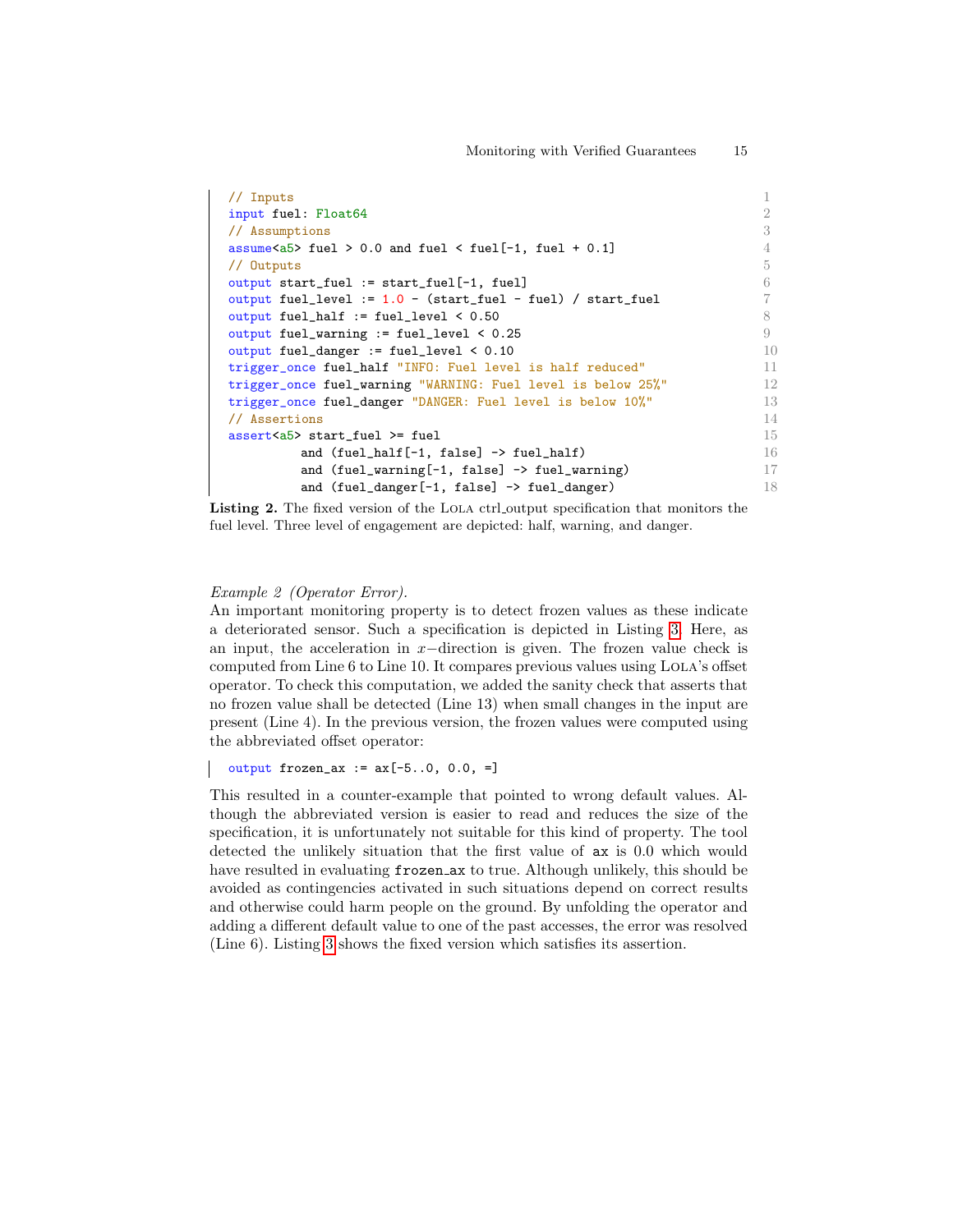```
16 Dauer et al.
```
<span id="page-15-0"></span>

| // Inputs                                                    |     |
|--------------------------------------------------------------|-----|
| input ax: Float32                                            | 2   |
| // Assumptions                                               |     |
| assume $\langle a1 \rangle$ ax != $ax[-1, ax + \varepsilon]$ |     |
| // Outputs                                                   | 5   |
| output frozen_ax := $ax[-5, 0.1] = ax[-4, 0.0]$              |     |
| and $ax[-4, 0.0] = ax[-3, 0.0]$                              |     |
| and $ax[-3, 0.0] = ax[-2, 0.0]$                              |     |
| and $ax[-2, 0.0] = ax[-1, 0.0]$                              | 9   |
| and $ax[-1, 0.0] = ax$                                       | 10  |
| trigger frozen_ax "WARNING: x-acceleration is frozen!"       | 11  |
| // Assertions                                                | 12. |
| assert <a1> !frozen ax</a1>                                  | 13  |

Listing 3. The LOLA imu output specification that monitors frozen acceleration values.

#### Example 3 (Wrong Interpretation).

In Listing [4,](#page-15-1) two visual sensor readings are received (Lines 2-3). Both, readings argue over the same observations where avgDist represents the average distance to the measured obstacle, actual is the number of measurements, and static is the number of unchanged measurements. A simple rating function is introduced (Lines 5-8) that estimates the corresponding rating – the higher the better. Using these ratings, the trust in each of the sensors is computed probabilistically (Lines 9-10). When considering the integration of such a monitor as an ASTM switch condition that decides which sensor value should be forwarded, the specification should be revised. This is the case because the assertion in Line 14 produces a counter-example which indicates that both trust triggers (Lines 11-12) can be activated at the same time. A common solution for this problem is to introduce a priority between the sensors.

```
// Inputs 1
\frac{1}{2} input avgDist_laser, actual_laser, static_laser: Float64
input avgDist_optical, actual_optical, static_optical: Float64 3
// Outputs 4
output rating_laser := 5
  0.2 * static_laser + 0.4 * actual_laser + 0.4 * avgDist_laser 6
output rating_optical := 7
  0.2 * static_optical + 0.4 * actual_optical + 0.4 * avgDist_optical 8output trust_laser := rating_laser / ( rating_laser + rating_optical) 9output trust_optical := 1.0 - trust_laser 10
trigger trust_laser >= 0.5 11
trigger trust_optical >= 0.5 12
// Assertions 13
assert <a1> trust_laser != trust_optical 14
```
Listing 4. The LOLA contingency output specification that uses an heuristic to decide which sensor is more trustworthy.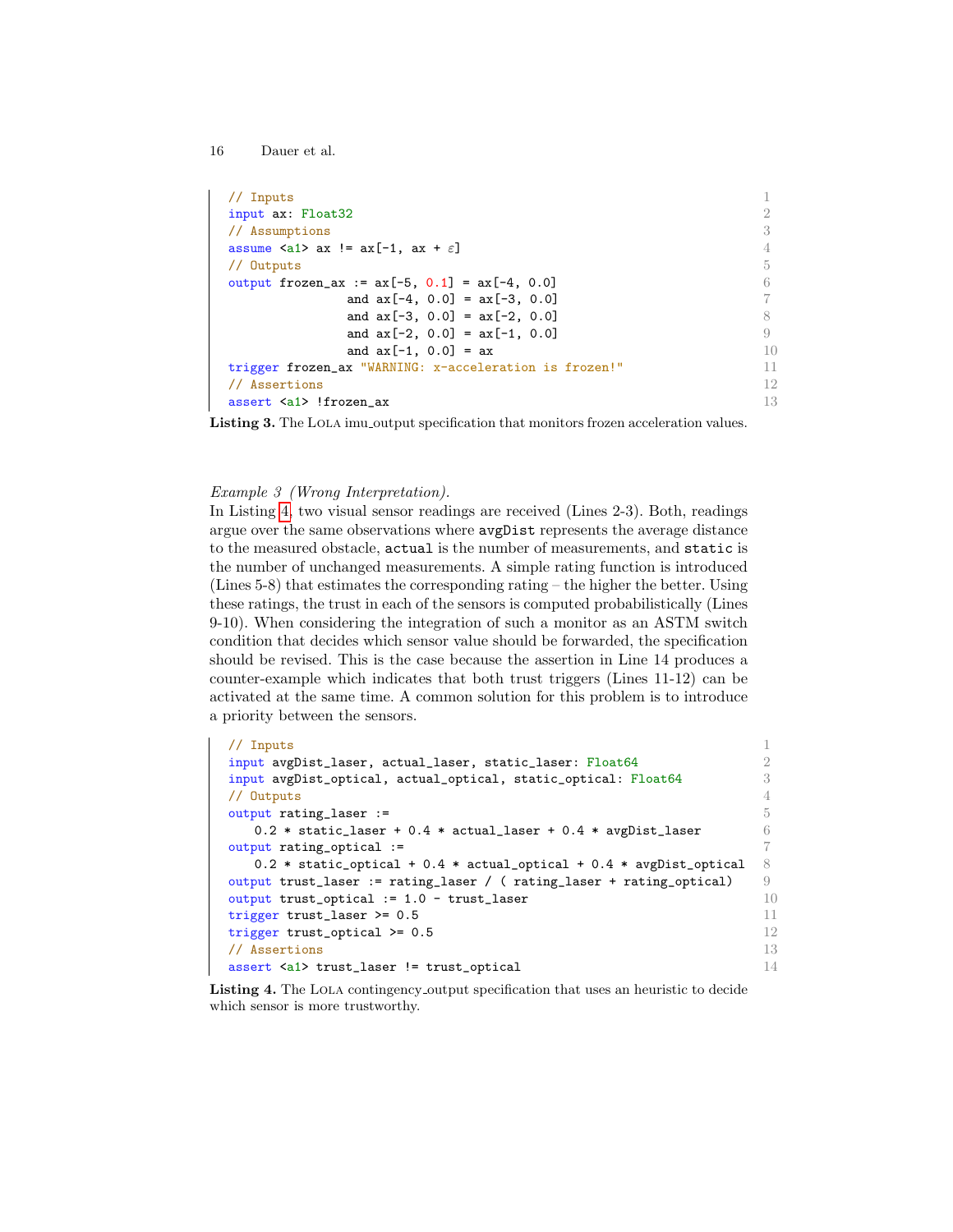The examples show how the presented Lola verification extension can be used to find errors in specifications. We also noticed that the annotations can serve as documentation. System assumptions are often implicitly known during development and are finally documented in natural language in separate files. Having these assumptions explicitly stated within the monitor specification potentially reduces future mistakes when reusing the specification, e.g., when composing with other monitor specifications. Listing [5](#page-16-0) depicts such an example specification. Here, the monitor interfaces are clearly defined by the domain of input  $a$  (Line 5) and output  $o$  (Line 13). Also, reset is assumed to be valid at least once per second (Line 5). Further, no deeper understanding of the internal computations (Lines 7-10) is required in order to safely compose this specification with others.

<span id="page-16-0"></span>

| // Inputs with frequency 5Hz                                                                        |    |
|-----------------------------------------------------------------------------------------------------|----|
| input a: Float64                                                                                    |    |
| input reset: Bool                                                                                   | 3  |
| // Assumptions                                                                                      |    |
| assume $\langle a1 \rangle$ 0.0 $\langle a \rangle$ a $\langle 1.0$ and reset [-40, false, $\vee$ ] | 5  |
| // Outputs                                                                                          | 6  |
| output $o_1 := \ldots$                                                                              |    |
|                                                                                                     |    |
| output $o_n := \ldots$                                                                              | 9  |
| output $o := o_1 +  + o_n$                                                                          | 10 |
| trigger $o > 0.5$ "Warning: Output $o$ exceeds threshold!"                                          | 11 |
| // Assertions                                                                                       | 12 |
| assert $\langle 21 \rangle$ 0.0 $\langle 0 \rangle$ 6 $\langle 1.0 \rangle$                         | 13 |
|                                                                                                     |    |

Listing 5. Lola specification annotations describe interface properties.

### 5 Conclusion

As both the relevance and the complexity of cyber-physical systems continues to grow, runtime monitoring is an essential ingredient of safety-critical systems. When monitors are derived from specifications it is crucial that the specifications are correct. In this paper, we have presented a verification approach for the stream-based monitoring language Lola. With this approach, the developer can formally prove guarantees on the streams computed by the monitor, and hence ensure that the monitor does not cause dangerous situations. The verification extension is motivated by upcoming aviation regulations and standards as well as by practical feedback of engineers.

The extension has been applied to previously written Lola specifications that were obtained based on interviews with aviation experts. In this process, we discovered and fixed several serious specification errors.

In the future, we plan to develop automatic invariant generation for LOLA specifications. Another interesting direction for future work is to exploit the results of the analysis for the optimization of the specification and the resulting monitoring code. Finally, we plan to extend the verification approach to RTLola, the real-time extension of Lola.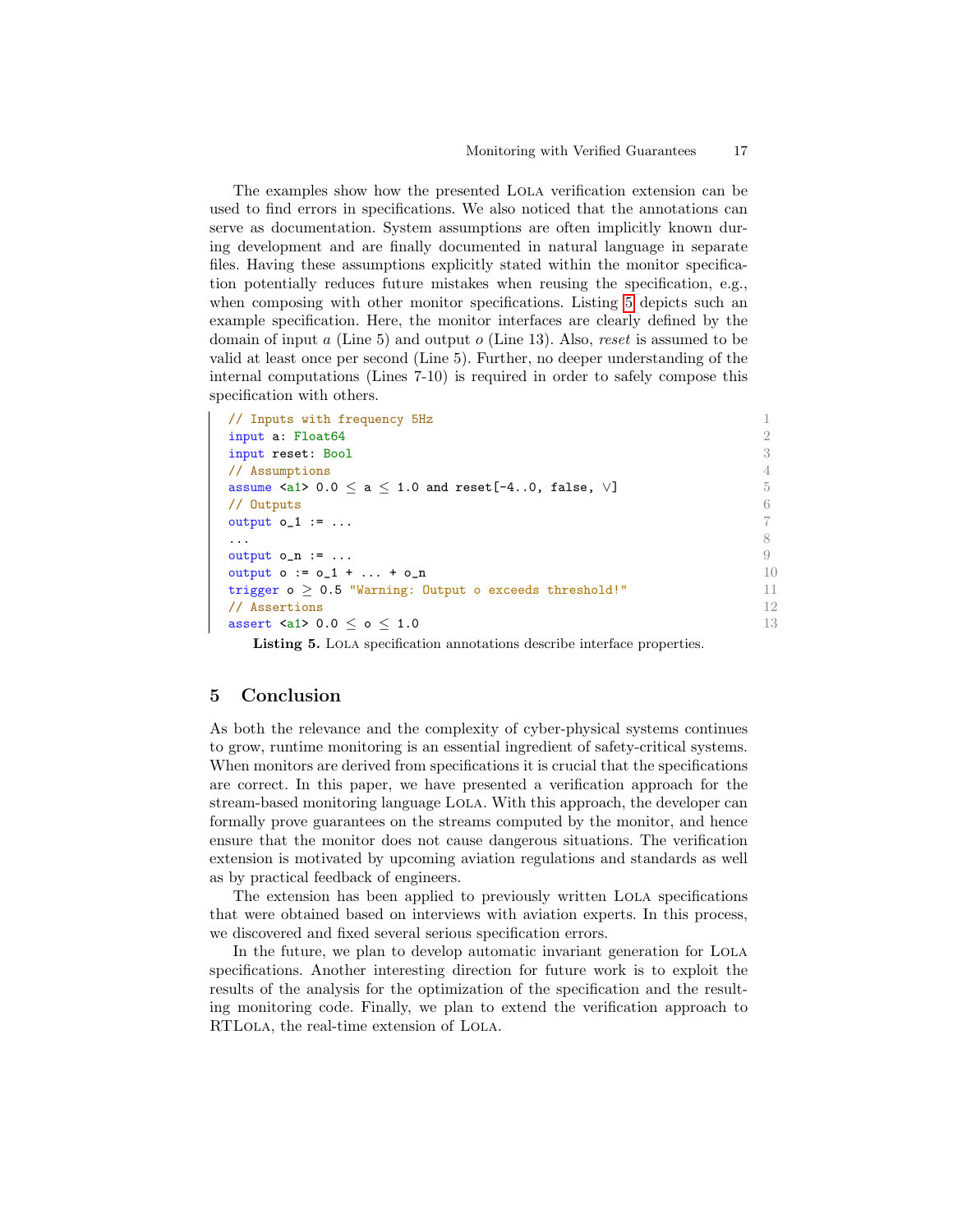### Acknowledgement

This work was partially supported by the German Research Foundation (DFG) as part of the Collaborative Research Center Foundations of Perspicuous Software Systems (TRR 248, 389792660), by the European Research Council (ERC) Grant OSARES (No. 683300), and by the Aviation Research Programm LuFo of the German Federal Ministry for Economic Afairs and Energy as part of "Volocopter Sicherheits-Technologie zur robusten eVTOL Flugzustandsabsicherung durch formales Monitoring"(No. 20Q1963C).

### References

- <span id="page-17-2"></span>1. Baumeister, J., Finkbeiner, B., Schirmer, S., Schwenger, M., Torens, C.: RTLola cleared for take-off: Monitoring autonomous aircraft. In: Lahiri, S.K., Wang, C. (eds.) Computer Aided Verification. pp. 28–39. Springer International Publishing, Cham (2020)
- <span id="page-17-6"></span>2. Beckert, B., Hähnle, R., Schmitt, P.H. (eds.): Verification of Object-Oriented Software. The KeY Approach, LNCS 4334, vol. 4334. Springer-Verlag (2007). <https://doi.org/10.1007/978-3-540-69061-0>
- <span id="page-17-9"></span>3. Berry, G.: The Foundations of Esterel, p. 425–454. MIT Press, Cambridge, MA, USA (2000)
- <span id="page-17-3"></span>4. Cluzeau, J.M., Henriquel, X., van Dijk, L., Gronskiy, A.: Concepts of design assurance for neural networks (CoDANN). Tech. rep., EASA European Union Aviation Safety Agency (Mar 2020)
- <span id="page-17-0"></span>5. D'Angelo, B., Sankaranarayanan, S., Sanchez, C., Robinson, W., Finkbeiner, B., Sipma, H.B., Mehrotra, S., Manna, Z.: Lola: Runtime monitoring of synchronous systems. In: 12th International Symposium on Temporal Representation and Reasoning (TIME'05). pp. 166–174 (2005).<https://doi.org/10.1109/TIME.2005.26>
- <span id="page-17-1"></span>6. Finkbeiner, B., Oswald, S., Passing, N., Schwenger, M.: Verified rust monitors for lola specifications. In: Deshmukh, J., Ničković, D. (eds.) Runtime Verification. pp. 431–450. Springer International Publishing, Cham (2020)
- <span id="page-17-5"></span>7. Floyd, R.W.: Assigning Meanings to Programs, pp. 65–81. Springer Netherlands, Dordrecht (1993), [https://doi.org/10.1007/978-94-011-1793-7](https://doi.org/10.1007/978-94-011-1793-7_4) 4
- <span id="page-17-10"></span>8. Gautier, T., Le Guernic, P., Besnard, L.: Signal: A declarative language for synchronous programming of real-time systems. In: Kahn, G. (ed.) Functional Programming Languages and Computer Architecture. pp. 257–277. Springer Berlin Heidelberg, Berlin, Heidelberg (1987)
- <span id="page-17-11"></span>9. Hagen, G., Tinelli, C.: Scaling up the formal verification of lustre programs with smt-based techniques. In: 2008 Formal Methods in Computer-Aided Design. pp. 1– 9 (2008).<https://doi.org/10.1109/FMCAD.2008.ECP.19>
- <span id="page-17-8"></span>10. Halbwachs, N., Caspi, P., Raymond, P., Pilaud, D.: The synchronous data flow programming language lustre. Proceedings of the IEEE 79(9), 1305–1320 (1991). <https://doi.org/10.1109/5.97300>
- <span id="page-17-4"></span>11. Hoare, C.A.R.: An axiomatic basis for computer programming. Commun. ACM 12(10), 576–580 (Oct 1969). [https://doi.org/10.1145/363235.363259,](https://doi.org/10.1145/363235.363259) [https://doi.](https://doi.org/10.1145/363235.363259) [org/10.1145/363235.363259](https://doi.org/10.1145/363235.363259)
- <span id="page-17-7"></span>12. Jacobs, B., Smans, J., Philippaerts, P., Vogels, F., Penninckx, W., Piessens, F.: Verifast: A powerful, sound, predictable, fast verifier for C and java. In: Bobaru,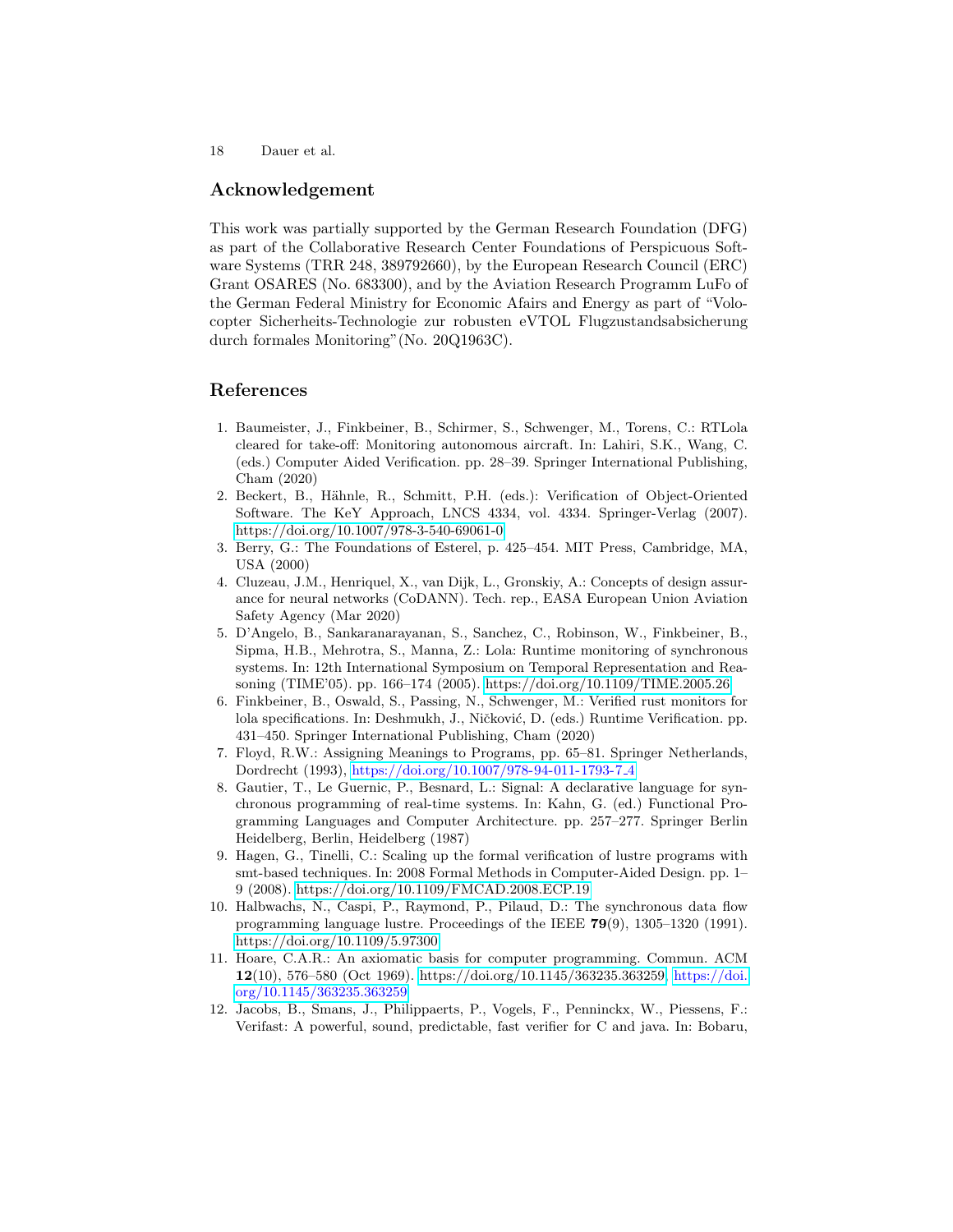M.G., Havelund, K., Holzmann, G.J., Joshi, R. (eds.) NASA Formal Methods - Third International Symposium, NFM 2011, Pasadena, CA, USA, April 18- 20, 2011. Proceedings. Lecture Notes in Computer Science, vol. 6617, pp. 41–55. Springer (2011). [https://doi.org/10.1007/978-3-642-20398-5](https://doi.org/10.1007/978-3-642-20398-5_4) 4, [https://doi.org/10.](https://doi.org/10.1007/978-3-642-20398-5_4) [1007/978-3-642-20398-5](https://doi.org/10.1007/978-3-642-20398-5_4) 4

- <span id="page-18-6"></span>13. Jagadeesan, L.J., Puchol, C., Von Olnhausen, J.E.: Safety property verification of esterel programs and applications to telecommunications software. In: Wolper, P. (ed.) Computer Aided Verification. pp. 127–140. Springer Berlin Heidelberg, Berlin, Heidelberg (1995)
- <span id="page-18-5"></span>14. Leino, K.R.M.: Dafny: An automatic program verifier for functional correctness. In: Clarke, E.M., Voronkov, A. (eds.) Logic for Programming, Artificial Intelligence, and Reasoning. pp. 348–370. Springer Berlin Heidelberg, Berlin, Heidelberg (2010)
- <span id="page-18-2"></span>15. Nagarajan, P., Kannan, S.K., Torens, C., Vukas, M.E., Wilber, G.F.: ASTM F3269 - An Industry Standard on Run Time Assurance for Aircraft Systems. [https://doi.org/10.2514/6.2021-0525,](https://doi.org/10.2514/6.2021-0525) [https://arc.aiaa.org/doi/abs/10.2514/](https://arc.aiaa.org/doi/abs/10.2514/6.2021-0525) [6.2021-0525](https://arc.aiaa.org/doi/abs/10.2514/6.2021-0525)
- <span id="page-18-1"></span>16. Nenzi, L., Bortolussi, L., Ciancia, V., Loreti, M., Massink, M.: Qualitative and quantitative monitoring of spatio-temporal properties. In: Bartocci, E., Majumdar, R. (eds.) Runtime Verification. pp. 21–37. Springer International Publishing, Cham (2015)
- <span id="page-18-4"></span>17. Pike, L., Goodloe, A., Morisset, R., Niller, S.: Copilot: A hard real-time runtime monitor. In: Barringer, H., Falcone, Y., Finkbeiner, B., Havelund, K., Lee, I., Pace, G., Roşu, G., Sokolsky, O., Tillmann, N. (eds.) Runtime Verification. pp. 345–359. Springer Berlin Heidelberg, Berlin, Heidelberg (2010)
- <span id="page-18-0"></span>18. Reinbacher, T., Rozier, K.Y., Schumann, J.: Temporal-logic based runtime observer pairs for system health management of real-time systems. In: Abrahám, E., Havelund, K. (eds.) Tools and Algorithms for the Construction and Analysis of Systems. pp. 357–372. Springer Berlin Heidelberg, Berlin, Heidelberg (2014)
- <span id="page-18-9"></span>19. Schirmer, S.: Runtime Monitoring with Lola. Master's thesis, Saarland University (Dec 2016)
- <span id="page-18-8"></span>20. Schirmer, S., Torens, C., Adolf, F.: Formal Monitoring of Risk-based Geofences. [https://doi.org/10.2514/6.2018-1986,](https://doi.org/10.2514/6.2018-1986) [https://arc.aiaa.org/doi/abs/10.](https://arc.aiaa.org/doi/abs/10.2514/6.2018-1986) [2514/6.2018-1986](https://arc.aiaa.org/doi/abs/10.2514/6.2018-1986)
- <span id="page-18-3"></span>21. Seto, D., Krogh, B., Sha, L., Chutinan, A.: The simplex architecture for safe online control system upgrades. In: Proceedings of the 1998 American Control Conference. ACC (IEEE Cat. No.98CH36207). vol. 6, pp. 3504–3508 vol.6 (1998). <https://doi.org/10.1109/ACC.1998.703255>
- <span id="page-18-7"></span>22. Song, Y., Chin, W.N.: A synchronous effects logic for temporal verification of pure esterel. In: Henglein, F., Shoham, S., Vizel, Y. (eds.) Verification, Model Checking, and Abstract Interpretation. pp. 417–440. Springer International Publishing, Cham (2021)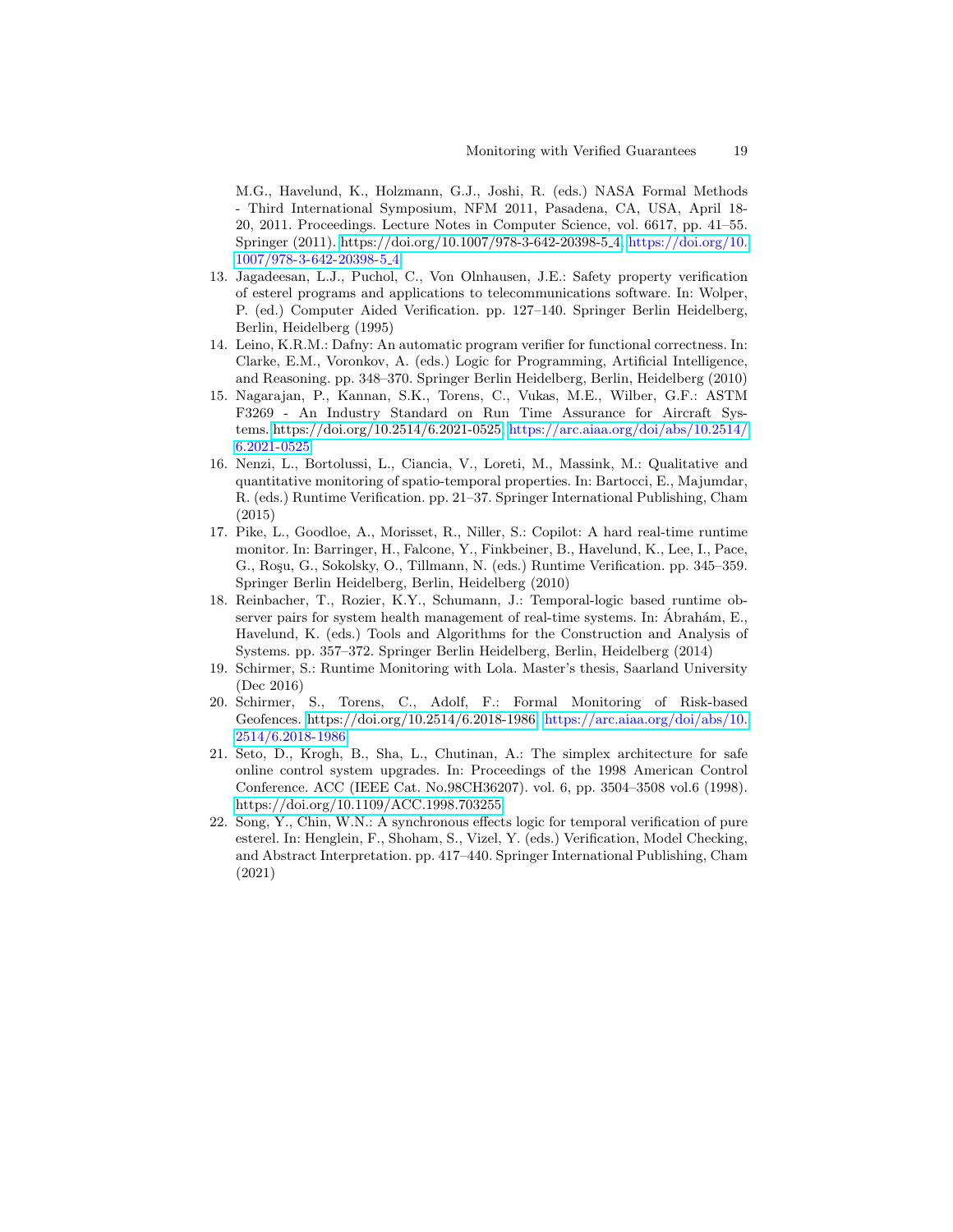# A Lola Specifications – Experience Report

## A.1 Specification : gps\_vel\_output

| <b>input</b> sol_age: Float32                                                                       | 1              |
|-----------------------------------------------------------------------------------------------------|----------------|
| <b>input</b> hor_spd: Float32                                                                       | $\overline{2}$ |
| input trk_gnd: Float32                                                                              | 3              |
| <b>input</b> vert_spd: Float32                                                                      | 4              |
| input time_s: UInt64                                                                                | 5              |
| <b>input</b> time_us: UInt64                                                                        | 6              |
| // Assumptions                                                                                      | 7              |
| <b>assume</b> $\langle a1 \rangle$ time – time.offset(by: -1).defaults(to: time – 0.1) > 0.0        | 8              |
| and time – time.offset(by: -1).defaults(to: time – 0.1) $\leq$ = 0.1                                | 9              |
| and trace_pos $\geq 0$                                                                              | 10             |
|                                                                                                     | 11             |
| assume $\langle a2 \rangle$ time - time.offset(by: -1).defaults(to: time - 0.1) > 0.0               | 12             |
| and time – time offset (by: -1) defaults (to: time – 0.1) $\leq$ = 0.1                              | 13             |
| and trace_pos $\geq 0$                                                                              | 14             |
| // Frequency computations                                                                           | 15             |
| output time := $\text{cast}(\text{time}.\text{s}) + \text{cast}(\text{time}.\text{us}) / 1000000.0$ | 16             |
| output start_time := if time.offset(by: -1).defaults(to: $-1.0$ ) = $-1.0$ then time                | 17             |
| else start_time.offset(by: $-1$ ).defaults(to: $-1.0$ )                                             |                |
| <b>output</b> flight_time $:=$ time $-$ start_time                                                  | 18             |
| output trace pos @ sol_age or hor_spd or trk_gnd or vert_spd or time_s or                           | 19             |
| time_us := trace_pos.offset(by: -1).defaults(to: -1) + 1                                            |                |
| <b>output</b> frequency $:=$                                                                        | 20             |
| $1.0 / (time - time. offset(by: -1). defaults(to: time - 0.0001))$                                  | 21             |
| output freq.sum $:=$                                                                                | 22             |
| $freq\_sum.offset(by: -1).defaults(to: 0.0) + frequency$                                            | 23             |
| output freq avg := freq sum / cast(trace_pos+1)                                                     | 24             |
| output freq max := if frequency > freq max offset(by: -1) defaults (to:                             | 25             |
| frequency) then frequency else freq.max.offset(by: $-1$ ).defaults(to: frequency)                   |                |
| output freq min := if frequency $\langle$ freq min offset(by: -1) defaults (to: frequency)          | 26             |
| then frequency else freq_min.offset(by: $-1$ ).defaults(to: frequency)                              |                |
| // Speed computations                                                                               | 27             |
| output hor_spd_max := if hor_spd > hor_spd_max.offset(by: -1).defaults(to: 0.0)                     | 28             |
| then hor_spd else hor_spd_max.offset(by: $-1$ ).defaults(to: 0.0)                                   |                |
| output vert_spd_max := if vert_spd > vert_spd_max.offset(by: $-1$ ).defaults(to:                    | 29             |
| 0.0) then vert_spd else vert_spd_max.offset(by: $-1$ ).defaults(to: 0.0)                            |                |
| // Solution age and track over ground (motion direction wrt. north)                                 | 30             |
| trigger sol_age $<=$ 0.5 "Sol age should remain zero!"                                              | 31             |
| output trk_gnd_in_bound := if trk_gnd >= $0.0$ and trk_gnd <= $360.0$ then                          | 32             |
| $trk$ -gnd_in_bound.offset(by: -1).defaults(to: true) else false                                    |                |
| output trk_gnd_max := if trk_gnd > trk_gnd_min.offset(by: -1).defaults(to: 0.0)                     | 33             |
| then trk_gnd else trk_gnd_min.offset(by: $-1$ ).defaults(to: 0.0)                                   |                |
| output trk_gnd_min := if trk_gnd < trk_gnd_max.offset(by: -1).defaults(to: 0.0)                     | 34             |
| then trk_gnd else trk_gnd_max.offset(by: $-1$ ).defaults(to: 0.0)                                   |                |
| // Assertions                                                                                       | 35             |
| assert $\langle a1 \rangle$ time offset(by: -1) defaults(to: -1.0) $\langle$ time                   | $36\,$         |
| and start_time $==$ start_time.offset(by: -1).defaults(to: start_time)                              | $37\,$         |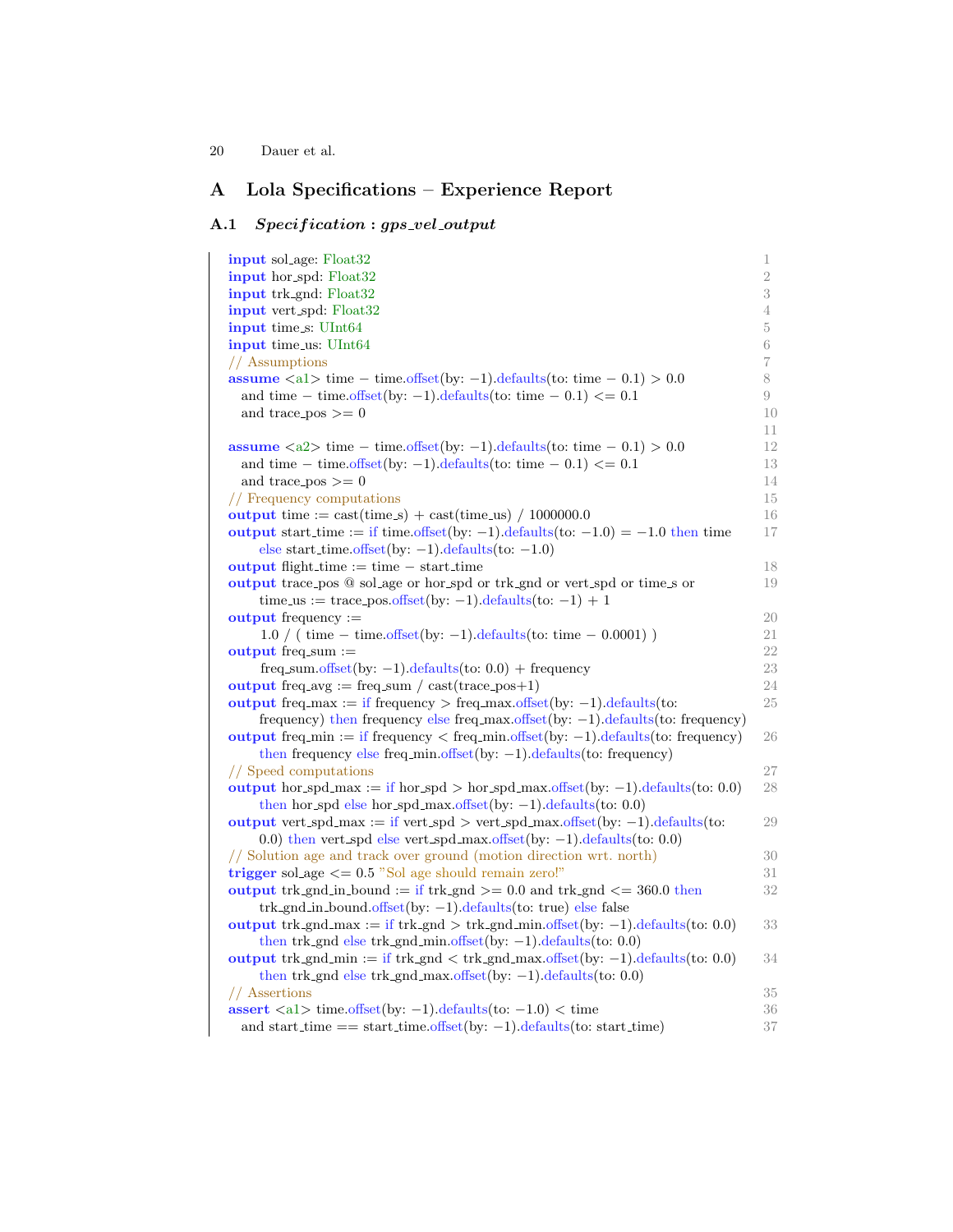| and flight_time $\ge$ = flight_time.offset(by: -1).defaults(to: 0.0)           | 38 |
|--------------------------------------------------------------------------------|----|
| assert $\langle a2 \rangle$ frequency $\rangle = 10.0$                         | 39 |
| and freq_sum >= freq_sum.offset(by: -1).defaults(to: $0.0$ ) + 10.0            | 40 |
| assert $\langle a3 \rangle$ trk_gnd_in_bound.offset(by: -1).defaults(to: true) | 41 |
| or !trk_gnd_in_bound                                                           | 42 |

# A.2 Specification : gps\_pos\_output

| import math                                                                                                                                                                        | 1              |
|------------------------------------------------------------------------------------------------------------------------------------------------------------------------------------|----------------|
| input lat: Float32                                                                                                                                                                 | $\overline{2}$ |
| input lon: Float32                                                                                                                                                                 | 3              |
| input hgt: Float32                                                                                                                                                                 | 4              |
| input nObjs: UInt64                                                                                                                                                                | 5              |
| input nGPSL1: UInt64                                                                                                                                                               | 6              |
| input time_s: UInt64                                                                                                                                                               | $\overline{7}$ |
| input time_us: UInt64                                                                                                                                                              | 8              |
| // Assumptions                                                                                                                                                                     | 9              |
| <b>assume</b> $\langle a1 \rangle$ time – time.offset(by: -1).defaults(to: time – 0.1) > 0.0                                                                                       | 10             |
| and time – time.offset(by: -1).defaults(to: time – 0.1) $\leq$ 0.1                                                                                                                 | 11             |
| and trace_pos $>=0$                                                                                                                                                                | 12             |
| // Frequency computations                                                                                                                                                          | 13             |
| output time: $Float32 := cast(time.s) + cast(time.us) / 1000000.0$                                                                                                                 | 14             |
| output start time := if time.offset(by: -1).defaults(to: $-1.0$ ) == $-1.0$ then time                                                                                              | 15             |
| else start_time.offset(by: $-1$ ).defaults(to: $-1.0$ )                                                                                                                            |                |
| <b>output</b> flight_time $:=$ time $-$ start_time                                                                                                                                 | 16             |
| output trace pos @ lat or lon or hgt or nObjs or nGPSL1 or time s or time us                                                                                                       | 17             |
| $:=$ trace_pos.offset(by: -1).defaults(to: -1) + 1                                                                                                                                 |                |
| output frequency := $1.0 / (time - time. offset(by: -1).defaults(to: time -$                                                                                                       | 18             |
| $0.0001)$ )                                                                                                                                                                        |                |
| output freq.sum := freq.sum.offset(by: $-1$ ).defaults(to: 0.0) + frequency                                                                                                        | 19             |
| output freq.avg := freq.sum / cast(trace_pos+1)                                                                                                                                    | 20             |
| output freq.max := if frequency > freq.max.offset(by: -1).defaults(to: 0.0) then                                                                                                   | 21             |
| frequency else freq max offset (by: $-1$ ) defaults (to: 0.0)                                                                                                                      |                |
| output freq $\min :=$ if frequency $\lt$ freq $\min$ offset (by: -1). defaults (to: 0.0) then                                                                                      | 22             |
| frequency else freq.min.offset(by: $-1$ ).defaults(to: 0.0)                                                                                                                        |                |
| // Statistics                                                                                                                                                                      | 23             |
| output lat_max := if lat > lat_max offset(by: -1).defaults(to: lat) then lat else                                                                                                  | 24             |
| $lat_max.offset(by: -1).defaults(to: lat)$                                                                                                                                         |                |
| output lat-min := if lat < lat-min offset(by: $-1$ ) defaults(to: lat) then lat else                                                                                               | 25             |
| $lat.min.offset(by: -1).defaults(to: lat)$                                                                                                                                         |                |
| output $\text{lon} \text{ max} := \text{if } \text{lon} > \text{lon} \text{ max} \cdot \text{offset}(by: -1) \cdot \text{defaults}(to: \text{lon})$ then $\text{lon} \text{ else}$ | 26             |
| $\text{lon\_max.offset}(by: -1).\text{defaults}(to: \text{lon})$                                                                                                                   |                |
| output $\text{lon\_min} := \text{if } \text{lon} < \text{lon\_min}.\text{offset}(by: -1).\text{defaults}(to: \text{lon})$ then $\text{lon\_else}$                                  | 27             |
| $\text{lon\_min.offset}(by: -1) \cdot \text{defaults}(to: \text{lon})$                                                                                                             |                |
| output lat in bound := max( $abs(lat_max)$ , $abs(lat.min)$ ) <= 90.0                                                                                                              | 28             |
| output lon_in_bound := max( abs(lon_max), abs(lon_min) $\ge$ = 180.0                                                                                                               | 29             |
| trigger !lat_in_bound "Irregular latitude value!"                                                                                                                                  | 30             |
| trigger !lon_in_bound "Irregular longitude value!"                                                                                                                                 | 31             |
| <b>output</b> begin $:=$ false                                                                                                                                                     | 32             |
|                                                                                                                                                                                    |                |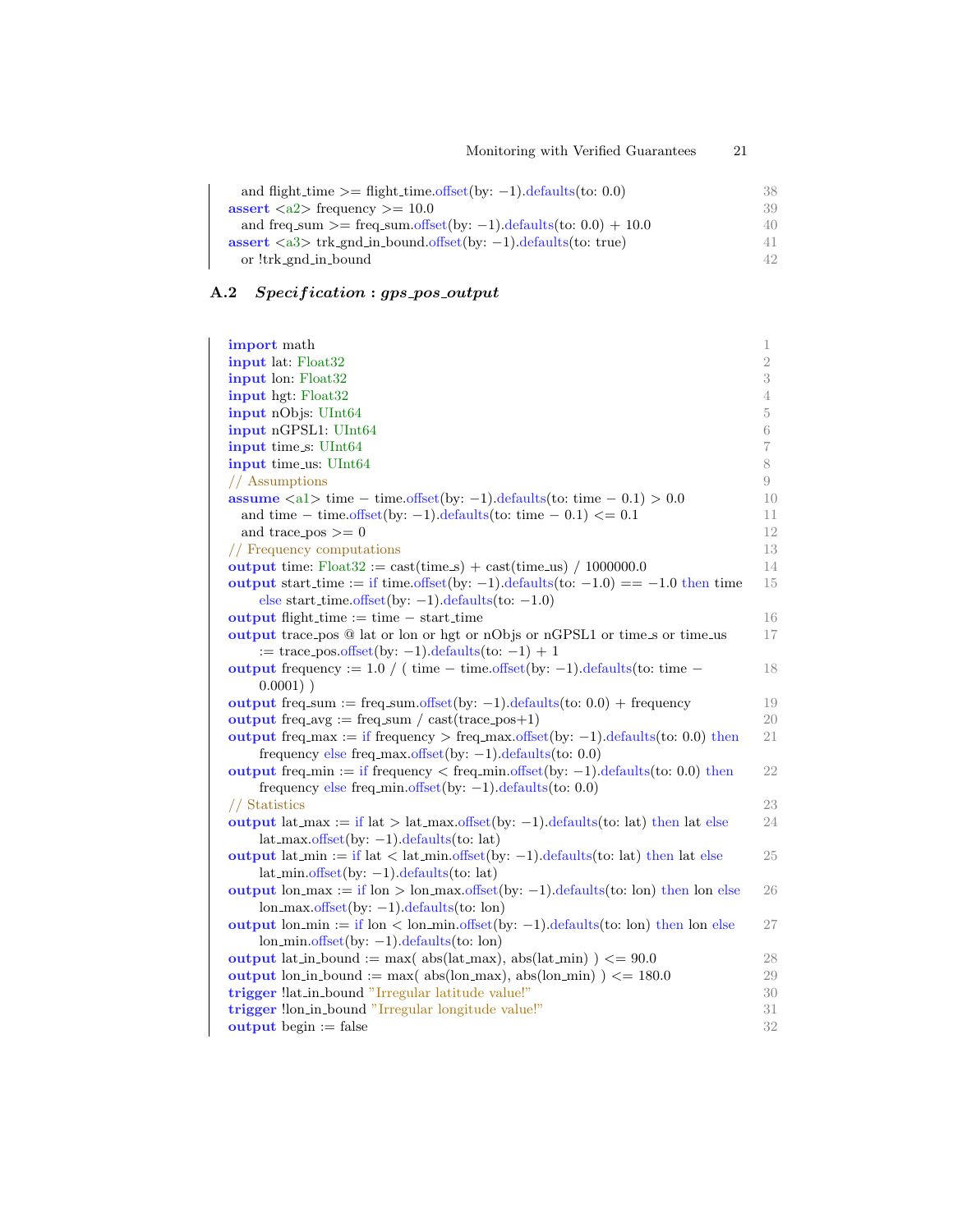| output start_height := if begin.offset(by: $-1$ ).defaults(to: true) then hgt else      | 33 |
|-----------------------------------------------------------------------------------------|----|
| start_height.offset(by: $-1$ ).defaults(to: 0.0)                                        |    |
| output hgt_inc_max := max( hgt_inc_max.offset(by: -1).defaults(to: 0.0), hgt -          | 34 |
| start_height)                                                                           |    |
| output hgt_dec_max := min( hgt_dec_max.offset(by: -1).defaults(to: 0.0), hgt -          | 35 |
| start_height)                                                                           |    |
| trigger hgt_inc_max > 100.0 "Never increase height by more than $100cm$ !"              | 36 |
| trigger hgt_dec_max $\lt$ -100.0 "Never decrease height by more than 100m"              | 37 |
| // Assertions                                                                           | 38 |
| assert $\langle a1 \rangle$ time offset(by: -1) defaults(to: -1.0) $\langle$ time       | 39 |
| and start_time $==$ start_time.offset(by: -1).defaults(to: start_time)                  | 40 |
| and flight time $\equiv$ flight time offset (by: -1) defaults (to: 0.0)                 | 41 |
| assert $\langle a2 \rangle$ hgt_inc_max $\rangle = 0.0$ and hgt_dec_max $\langle = 0.0$ | 42 |
| and hgt_inc_max >= hgt_inc_max.offset(by: -1).defaults(to: 0.0)                         | 43 |
| and hgt_dec_max $\leq$ hgt_inc_max.offset(by: -1).defaults(to: 0.0)                     | 44 |
| and start_height = start_height.offset(by: $-1$ ).defaults(to: start_height)            | 45 |
| and $(lat_in-bound.offset(by:-1).defaults(to: true)$ or $llat_in-bound)$                | 46 |
| and (lon_in_bound.offset(by: $-1$ ).defaults(to: true) or !lon_in_bound)                | 47 |

## A.3 Specification : imu\_output

| <b>import</b> math                                                                                  | 1              |
|-----------------------------------------------------------------------------------------------------|----------------|
| <b>input</b> ax: Float32                                                                            | $\overline{2}$ |
| input ay: Float32                                                                                   | 3              |
| <b>input</b> az: Float32                                                                            | 4              |
| input time_s: UInt64                                                                                | $\overline{5}$ |
| <b>input</b> time_us: UInt64                                                                        | 6              |
| <b>input</b> counter: Int64                                                                         | 7              |
| // Assumptions                                                                                      | 8              |
| assume $\langle a1 \rangle$ time - time.offset(by: -1).defaults(to: time - 0.1) > 0.0               | 9              |
| and time – time.offset(by: -1).defaults(to: time – 0.1) $\leq$ = 0.1                                | 10             |
| and trace_pos $\geq 0$                                                                              | 11             |
| assume $\langle a2 \rangle$ ax $!=$ ax offset(by: -1) defaults(to: ax + 0.1)                        | 12             |
| and ay $!=$ ay.offset(by: -1).defaults(to: ay + 0.1)                                                | 13             |
| and az $!=$ az.offset(by: -1).defaults(to: az + 0.1)                                                | 14             |
| // Frequency computations                                                                           | 15             |
| output time := $\text{cast}(\text{time}.\text{s}) + \text{cast}(\text{time}.\text{us}) / 1000000.0$ | 16             |
| output start_time := if time.offset(by: -1).defaults(to: $-1.0$ ) == $-1.0$ then time               | 17             |
| else start_time.offset(by: $-1$ ).defaults(to: $-1.0$ )                                             |                |
| <b>output</b> flight-time $:=$ time $-$ start-time                                                  | 18             |
| output trace pos $@$ ax or ay or az or time s or time us or counter :=                              | 19             |
| trace_pos.offset(by: $-1$ ).defaults(to: $-1$ ) + 1                                                 |                |
| output frequency := $1.0 / (time - time. offset(by: -1).defaults(to: time -$                        | 20             |
| $0.0001)$ )                                                                                         |                |
| output freq.sum := freq.sum.offset(by: $-1$ ).defaults(to: 0.0) + frequency                         | 21             |
| output freq.avg := freq.sum / $\text{cast}(\text{trace}_\text{pos}+1)$                              | 22             |
| // Statistics                                                                                       | 23             |
| <b>output</b> deviation := abs( frequency $-100.0$ )                                                | 24             |
| output exceeds_worst := deviation > worst_dev.offset(by: -1).defaults(to: 0.0)                      | 25             |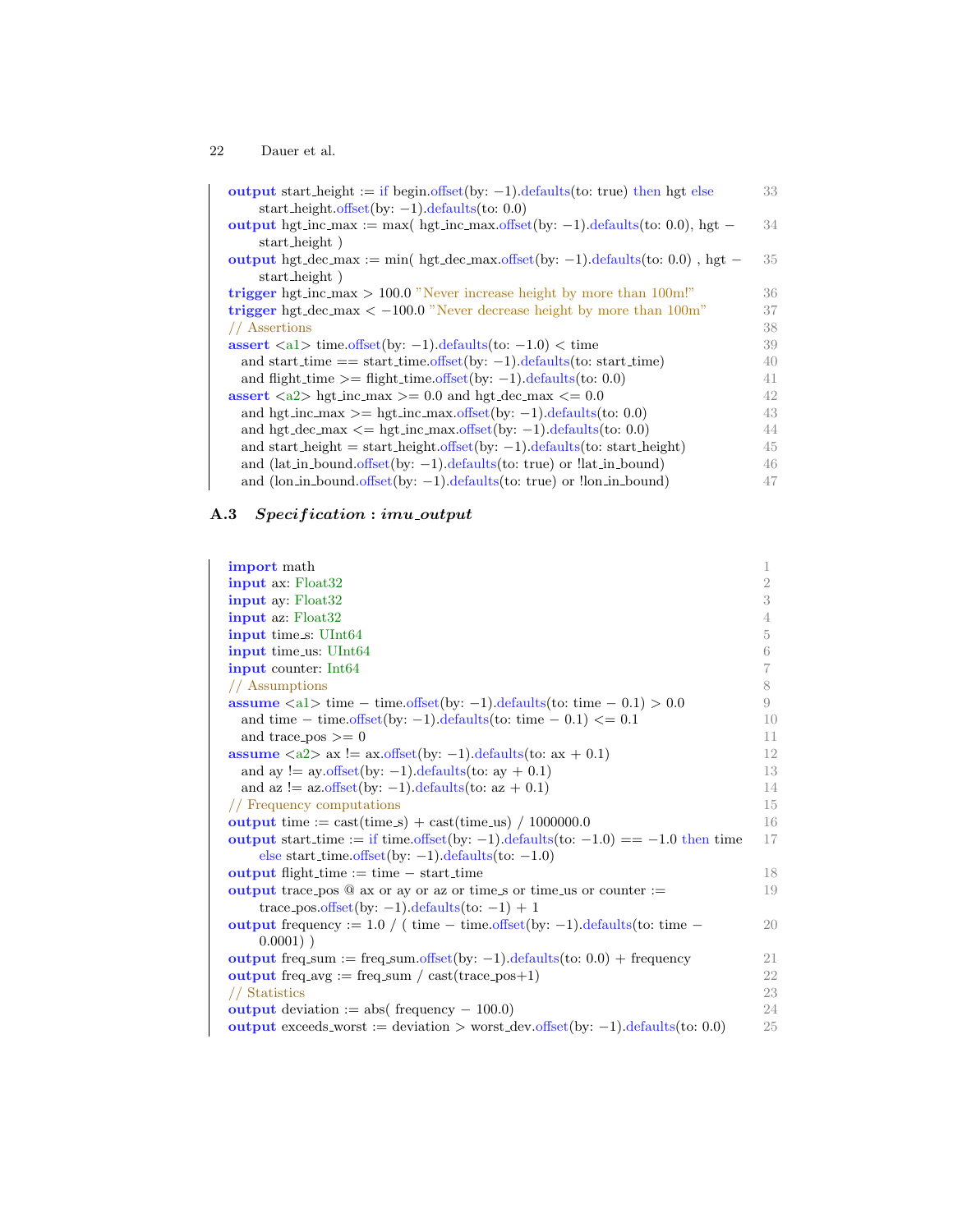| <b>output</b> worst_dev_pos $:=$ if exceeds_worst then trace_pos else                         | 26     |
|-----------------------------------------------------------------------------------------------|--------|
| worst_dev_pos.offset(by: $-1$ ).defaults(to: 0)                                               |        |
| output worst_dev := if exceeds_worst then deviation else worst_dev.offset(by:                 | 27     |
| $-1$ ).defaults(to: 0.0)                                                                      |        |
| output $ax\text{ }max := max(abs(ax), ax\text{ }max.offset(by:-1).defaults(to:0.0))$          | 28     |
| output ay_max := $max(abs(ay), ay\_max.offset(by:-1).defaults(to:0.0))$                       | 29     |
| output $az.max := max(abs(az), az.max.offset(by:-1).defaults(to:0.0))$                        | 30     |
| trigger ax > 15.0 or ay > 15.0 or az > 15.0                                                   | 31     |
| output frozen_ax := $ax \cdot offset(by:-1) \cdot defaults(to:0.0) = ax$                      | $32\,$ |
| and $ax. offset(by:-2).defaults(to:0.0)=ax.offset(by:-1).defaults(to:0.0)$                    | 33     |
| and $ax. offset(by:-3).defaults(to:0.0)=ax.offset(by:-2).defaults(to:0.0)$                    | 34     |
| and $ax. offset(by:-4). defaults(to:0.0)=ax.offset(by:-3). defaults(to:0.0)$                  | 35     |
| and $ax. offset(by: -5). defaults(to: 0.1) = ax. offset(by: -4). defaults(to: 0.0)$           | 36     |
| output frozen_ay := $ay \cdot offset(by:-1) \cdot defaults(to:0.0) = ay$                      | 37     |
| and ay.offset(by: $-2$ ).defaults(to:0.0)=ay.offset(by: $-1$ ).defaults(to:0.0)               | 38     |
| and ay.offset(by: $-3$ ).defaults(to:0.0)=ay.offset(by: $-2$ ).defaults(to:0.0)               | 39     |
| and ay.offset(by: $-4$ ).defaults(to:0.0)=ay.offset(by: $-3$ ).defaults(to:0.0)               | 40     |
| and ay offset (by: $-5$ ) defaults (to: $0.1$ ) = ay offset (by: $-4$ ) defaults (to: $0.0$ ) | 41     |
| output frozen_az := $az \cdot offset(by:-1) \cdot defaults(to:0.0) = az$                      | 42     |
| and $az.offset(by:-2).defaults(to:0.0)=az.offset(by:-1).defaults(to:0.0)$                     | 43     |
| and $az. offset(by:-3).defaults(to:0.0)=az.offset(by:-2).defaults(to:0.0)$                    | 44     |
| and $az. offset(by:-4).defaults(to:0.0)=az.offset(by:-3).defaults(to:0.0)$                    | 45     |
| and $az. offset(by:-5). defaults(to:0.1)=az.offset(by:-4). defaults(to:0.0)$                  | 46     |
| trigger frozen_ax or frozen_ay or frozen_az                                                   | 47     |
| output check_counter := if trace_pos = 0 then false else (counter !=                          | 48     |
| (counter.offset(by: $-1$ ).defaults(to: $-1$ ) + 1) % 100)                                    |        |
| trigger check_counter "A counter value was ignored."                                          | 49     |
| // Assertions                                                                                 | 50     |
| assert $\langle a1 \rangle$ time offset(by: -1) defaults(to: -1.0) $\langle$ time             | 51     |
| and start_time == start_time.offset(by: $-1$ ).defaults(to: start_time)                       | $52\,$ |
| and flight_time $\equiv$ flight_time offset(by: -1).defaults(to: 0.0)                         | 53     |
| $\text{assert} \langle 2 \rangle$ !frozen_ax and !frozen_ay and !frozen_az                    | 54     |

Monitoring with Verified Guarantees 23

## A.4 Specification : nav\_output

| <b>import</b> math                                                                                  |    |
|-----------------------------------------------------------------------------------------------------|----|
| <b>input</b> lat: Float32                                                                           |    |
| <b>input</b> lon: Float32                                                                           | 3  |
| <b>input</b> ug: Float32                                                                            |    |
| <b>input</b> vg: Float32                                                                            | 5  |
| <b>input</b> wg: Float32                                                                            | 6  |
| <b>input</b> time_s: UInt64                                                                         |    |
| <b>input</b> time_us: UInt64                                                                        |    |
| // Assertion                                                                                        | 9  |
| <b>assume</b> $\langle a1 \rangle$ trace pos $\rangle = 0$                                          | 10 |
| and time – time.offset(by: -1).defaults(to: time – 0.1) $\leq$ = 0.1                                | 11 |
| and time – time.offset(by: -1).defaults(to: time – $0.1$ ) > 0.0                                    | 12 |
| // Frequency Computation                                                                            | 13 |
| output time := $\text{cast}(\text{time}.\text{s}) + \text{cast}(\text{time}.\text{us}) / 1000000.0$ | 14 |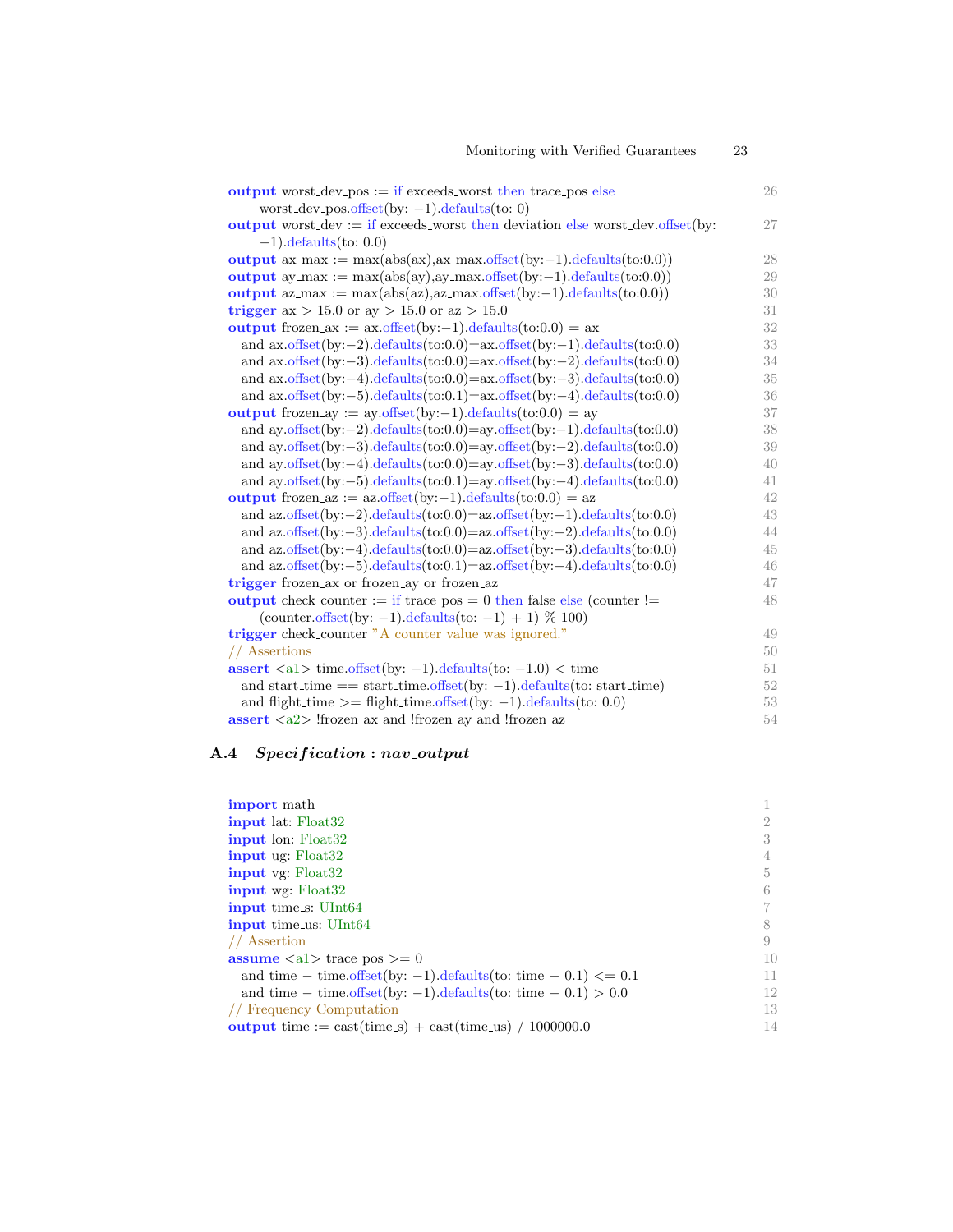output start time := if time.offset(by: -1).defaults(to: -1.0) == -1.0 then time 15 else start time.offset(by: −1).defaults(to: −1.0) output flight time := time − start time 16 output trace pos  $@$ lat or lon or ug or vg or wg or time s or time us := 17 trace pos.offset(by:  $-1$ ).defaults(to:  $-1$ ) + 1 output frequency :=  $1.0 / (time - time. offset(by: -1).defaults(to: time - 18)$  $0.0001)$ ) output freq\_sum := freq\_sum.offset(by:  $-1$ ).defaults(to: 0.0) + frequency 19 output freq  $\text{avg} := \text{freq\_sum} / \text{cast}(\text{trace}_p \cdot \text{cos} + 1)$  20 output freq max := if frequency > freq max.offset(by:  $-1$ ).defaults(to: 21 frequency) then frequency else freq max.offset(by: −1).defaults(to: frequency) output freq min := if frequency < freq min.offset(by: −1).defaults(to: frequency) 22 then frequency else freq min.offset(by: −1).defaults(to: frequency) // Statistics 23 output velocity := sqrt(  $ug*ug + vgx*vg + wg*wg)$  24 output lon1 rad := lon.offset(by: -1).defaults(to: 0.0) \* 3.1415926535 / 180.0 25 output  $\text{lon2 rad} := \text{lon} * 3.1415926535 / 180.0$  26 output lat1.rad := lat.offset(by: -1).defaults(to: 0.0) \* 3.1415926535 / 180.0 27 output lat2\_rad := lat  $*$  3.1415926535 / 180.0 28 output dlon := lon2 rad − lon1 rad 29 output dlat := lat2 rad − lat1 rad 30 output  $a := (\sin(\text{dlat}/2.0)) * (\sin(\text{dlat}/2.0)) + \cos(\text{lat1 rad}) * \cos(\text{lat2 rad}) * 31$  $(\sin(\mathrm{dlon}/2.0))*(\sin(\mathrm{dlon}/2.0))$ output x at a  $2 := \sqrt{\text{sqrt}(a)}$  32 output y\_atan2 := sqrt $(1.0-a)$  33 output  $c := 2.0 * if x_0 = 0.0$  then  $arctan(y_0) = 34$ else if  $x_0$  atan2  $\lt$  0.0 and  $y_0$  at an2  $\gt$  = 0.0 35 then  $\arctan(y \cdot \arctan(2/x \cdot \arctan(2)) + 3.1415926535$  36 else if  $x$ -atan $2 < 0.0$  and  $y$ -atan $2 < 0.0$  37 then  $\arctan(y \cdot \arctan(2/x \cdot \arctan(2)) - 3.1415926535$  38 else if  $x_0$  atan2 = 0.0 and  $y_0$  atan2 > 0.0 then 3.1415926535 / 2.0 39 else if  $x_0$  atan2 = 0.0 and  $y_0$  atan2 < 0.0 then  $-3.1415926535 / 2.0$  40 else  $0.0$  and  $41$ output gps distance  $:= 6373000.0 * c$  42 output passed time := time  $-$  time.offset(by:  $-1$ ).defaults(to: 0.0) 43 output distance max := velocity \* passed time 44 output dif distance := abs( gps distance − distance max ) 45 output detected jump :=if trace pos=0 then false else dif distance>1 46 trigger detected jump "Jump!" 47 // Assertions 48 assert <a1> time.offset(by: −1).defaults(to: −1.0) < time 49 and start\_time  $=$  start\_time.offset(by:  $-1$ ).defaults(to: start\_time) 50 and flight time  $\geq$  flight time.offset(by: -1).defaults(to: 0.0) 51 assert  $\langle a2 \rangle$  (!detected jump or gps distance  $>$  distance max) 52 or (!detected\_jump or distance\_max > gps\_distance) 53

### A.5 Specification : tagging

| import math                 |  |
|-----------------------------|--|
| <b>input</b> time s: UInt64 |  |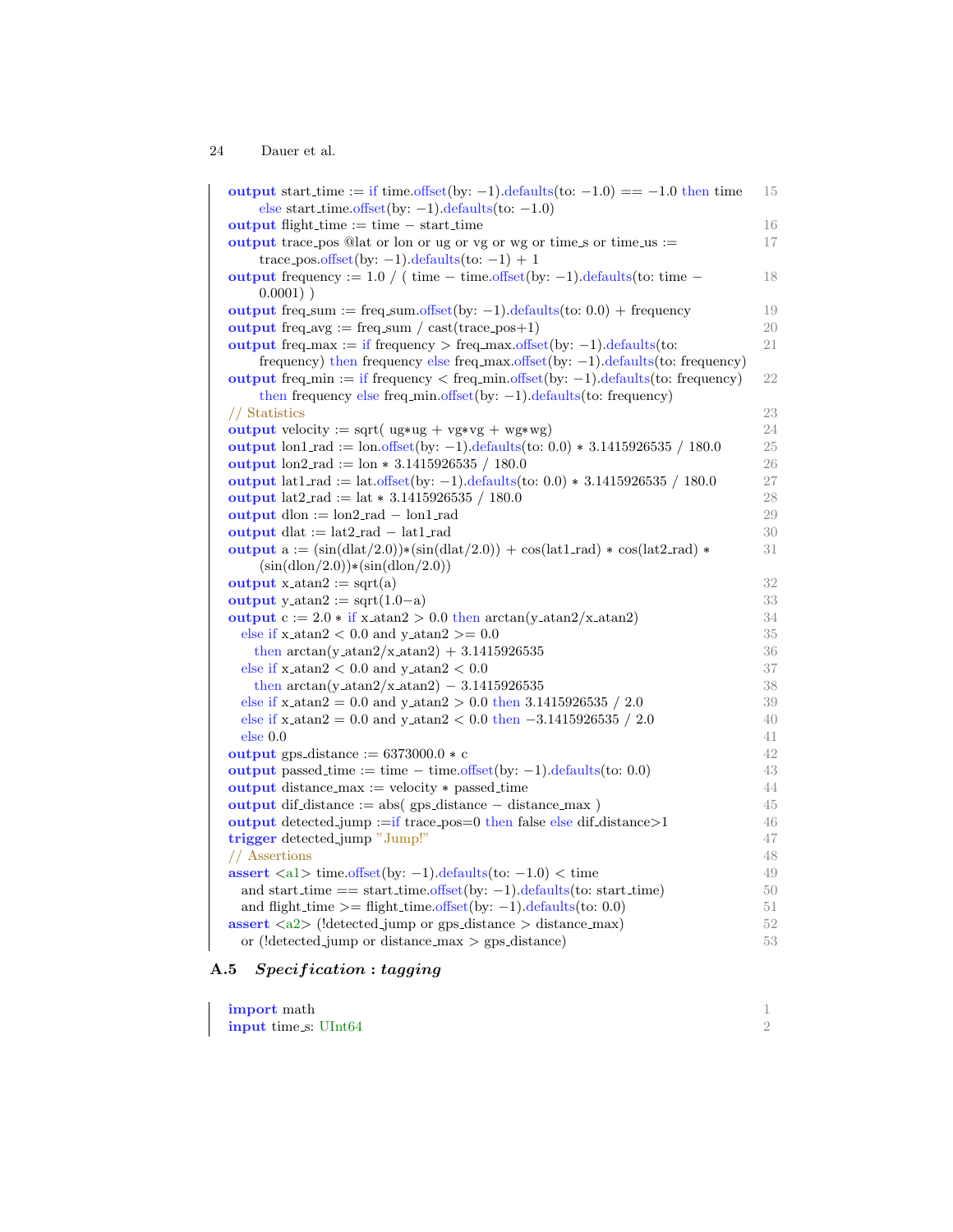| <b>input</b> time_us: UInt64                                                                        | 3  |
|-----------------------------------------------------------------------------------------------------|----|
| <b>input</b> vel: Float64                                                                           | 4  |
| // Assumptions                                                                                      | 5  |
| $assume < a1$ (time $s = time_s. offset(by: -1). defaults(to: 0)$                                   | 6  |
| and time_us > time_us.offset(by: $-1$ ).defaults(to: 0))                                            |    |
| and ( $time_s > time_s$ .offset(by: -1).defaults(to: 0)                                             | 8  |
| or time_us > time_us.offset(by: -1).defaults(to: 0))                                                | 9  |
| // Exemplary State Statistics                                                                       | 10 |
| output time := $\text{cast}(\text{time}.\text{s}) + \text{cast}(\text{time}.\text{us}) / 1000000.0$ | 11 |
| <b>output</b> correct_vel := abs( vel ) < $0.3$                                                     | 12 |
| <b>output</b> cur_state $:=$ if correct_vel then                                                    | 13 |
| if cur_state.offset(by: -1).defaults(to: 0) = 0 then 1 else 2 else 0                                | 14 |
| <b>output</b> start_interval := cur_state = 2                                                       | 15 |
| output interval start $:=$ if start interval then interval start offset (by:                        | 16 |
| $(-1)$ . defaults (to: 0.0) else time                                                               |    |
| trigger start_interval "Interval started!"                                                          | 17 |
| <b>output</b> end_interval := cur_state.offset(by: -1).defaults(to: 0) > 0 and                      | 18 |
| !correct_vel and time_since_start $> 5.0$                                                           |    |
| trigger end_interval "Interval ended!"                                                              | 19 |
| output time_since_start := time $-$ interval_start.offset(by: $-1$ ).defaults(to: 0.0)              | 20 |
| // Assertions                                                                                       | 21 |
| $\textbf{assert} \leq a1$ > !(start_interval and end_interval)                                      | 22 |
| and time_since_start $> 0.0$                                                                        | 23 |

# A.6 Specification : ctrl\_output

| <b>import</b> math                                                                                  |                |
|-----------------------------------------------------------------------------------------------------|----------------|
| <b>input</b> time s: UInt64                                                                         | $\overline{2}$ |
| <b>input</b> time us: UInt64                                                                        | 3              |
| <b>input</b> vel_x: Float64                                                                         | 4              |
| <b>input</b> vel <sub>y</sub> : Float64                                                             | 5              |
| <b>input</b> vel_z: Float64                                                                         | 6              |
| <b>input</b> fuel: Float64                                                                          | 7              |
| <b>input</b> power: Float64                                                                         | 8              |
| <b>input</b> vel_r_x: Float64                                                                       | 9              |
| <b>input</b> vel_r_y: Float64                                                                       | 10             |
| input vel_r_z: Float64                                                                              | 11             |
| // Assumptions                                                                                      | 12             |
| <b>assume</b> $\langle a1 \rangle$ trace_pos $\rangle = 0$                                          | 13             |
| and time – time.offset(by: -1).defaults(to: time – 0.1) $\leq$ 0.1                                  | 14             |
| and time – time.offset(by: -1).defaults(to: time – 0.1) > 0.0                                       | 15             |
| $\textbf{assume}\textlt 22$ power > 0.0                                                             | 16             |
| and power $\leq$ power.offset(by: -1).defaults(to: power)                                           | 17             |
| and fuel $> 0.0$ and fuel $<$ fuel.offset(by: -1).defaults(to: fuel + 0.1)                          | 18             |
| and (time $s = \text{time}\_s.\text{offset}(by: -1).\text{defaults}(to: 0)$ )                       | 19             |
| and time_us > time_us.offset(by: -1).defaults(to: 0))                                               | 20             |
| and (time $s >$ time s offset(by: -1). defaults (to: 0)                                             | 21             |
| or time_us > time_us.offset(by: $-1$ ).defaults(to: 0))                                             | 22             |
| // Frequency computations                                                                           | 23             |
| output time := $\text{cast}(\text{time}.\text{s}) + \text{cast}(\text{time}.\text{us}) / 1000000.0$ | 24             |
|                                                                                                     |                |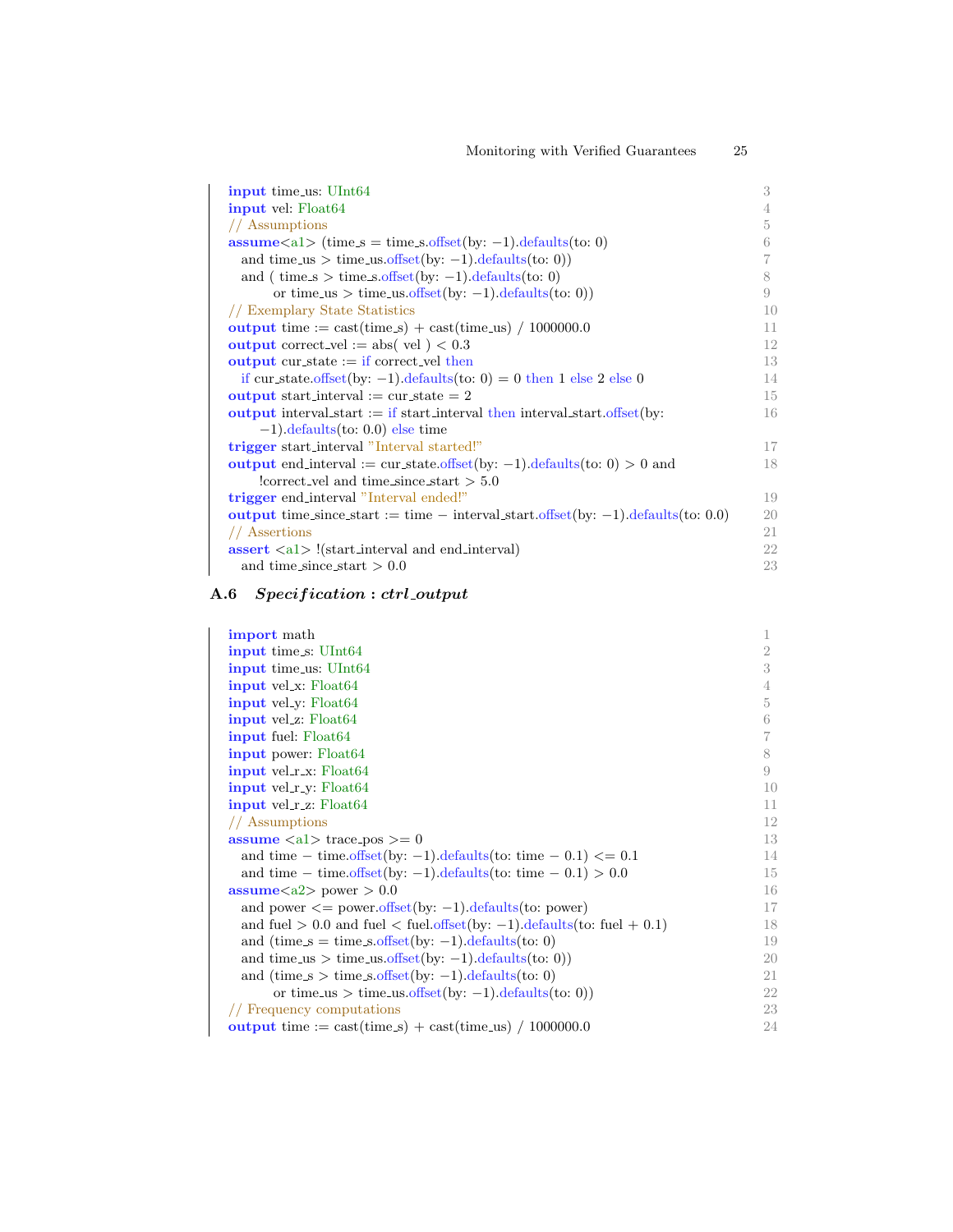| output start_time := if time.offset(by: -1).defaults(to: $-1.0$ ) == $-1.0$ then time<br>else start_time.offset(by: $-1$ ).defaults(to: $-1.0$ )             | 25       |
|--------------------------------------------------------------------------------------------------------------------------------------------------------------|----------|
| <b>output</b> flight_time $:=$ time $-$ start_time                                                                                                           | 26       |
| output trace pos @ time_s or time_us or vel_x or vel_y or vel_z or fuel or power                                                                             | 27       |
|                                                                                                                                                              |          |
| or vel_r_x or vel_r_y or vel_r_z := trace_pos.offset(by:-1).defaults(to:-1) + 1                                                                              |          |
| output frequency := $1.0 / (time - time. offset(by: -1).defaults(to: time -$                                                                                 | 28       |
| $(0.0001)$ ) // major improvement                                                                                                                            |          |
| output freq.sum := freq.sum.offset(by: $-1$ ).defaults(to: 0.0) + frequency                                                                                  | 29       |
| output freq.avg := freq.sum / cast(trace_pos+1)                                                                                                              | 30       |
| output freq max := if frequency > freq max offset(by: $-1$ ).defaults(to:                                                                                    | 31       |
| frequency) then frequency else freq_max.offset(by: $-1$ ).defaults(to: frequency)                                                                            |          |
| output freq.min := if frequency $\langle$ freq.min.offset(by: -1).defaults(to: frequency)                                                                    | 32       |
| then frequency else freq.min.offset(by: $-1$ ).defaults(to: frequency)                                                                                       |          |
| // Exemplary phase detection                                                                                                                                 | 33       |
| output velocity := sqrt( vel_x*vel_x + vel_y*vel_y + vel_z*vel_z )                                                                                           | 34       |
| output velocity_max := if reset_max offset(by: $-1$ ) defaults(to: false) then                                                                               | 35       |
| velocity else max( velocity, velocity_max.offset(by: $-1$ ).defaults(to: 0.0))                                                                               |          |
| output velocity_min := if reset_max.offset(by: $-1$ ).defaults(to: false) then                                                                               | 36       |
| velocity else min( velocity, velocity_min.offset(by: $-1$ ).defaults(to: 0.0))                                                                               |          |
| <b>output</b> dif_max := $abs(velocity\_max - velocity\_min)$                                                                                                | 37       |
| output reset_max := $diff_max > 1.0$                                                                                                                         | 38       |
| output reset_time := if reset_max or trace_pos = $0$ then time else                                                                                          | 39       |
| reset_time.offset(by: $-1$ ).defaults(to: 0.0)                                                                                                               |          |
| output unchanged := if reset_max.offset(by: $-1$ ).defaults(to: false) then 0 else                                                                           | 40       |
| unchanged.offset(by: $-1$ ).defaults(to: 0) + 1                                                                                                              |          |
| trigger unchanged $= 150$ "Phase detected!"                                                                                                                  | 41       |
| // Statistics                                                                                                                                                | 42       |
| output vel-dev := $abs(vel.r.x-vel.x) + abs(vel.r.y-vel.y) + abs(vel.r.z-vel.z)$                                                                             | 43       |
| output dev_sum := vel_dev + dev_sum.offset(by: $-1$ ).defaults(to: 0.0)                                                                                      | 44       |
| <b>output</b> vel_av := $dev\_sum / cast((trace\_pos+1)*3)$                                                                                                  | 45       |
| output worst_dev_pos := if worst_dev.offset(by: -1).defaults(to: vel_dev - 1.0)                                                                              | 46       |
| $\langle$ vel_dev then trace_pos else worst_dev_pos.offset(by: -1).defaults(to: 0)                                                                           |          |
| output worst_dev := if worst_dev.offset(by: -1).defaults(to: vel_dev - 1.0) <                                                                                | 47       |
| vel_dev then vel_dev else worst_dev.offset(by: $-1$ ).defaults(to: 0.0)                                                                                      |          |
| output start_fuel := start_fuel.offset(by: $-1$ ).defaults(to: fuel)                                                                                         | 48       |
|                                                                                                                                                              |          |
|                                                                                                                                                              | 49       |
| output fuel_level := $1 - (start_fuel - fuel) / start_fuel$                                                                                                  |          |
| output fuel_half := fuel_level $< 0.50$                                                                                                                      | 50       |
| <b>output</b> fuel_warning := fuel_level $< 0.25$                                                                                                            | 51       |
| output fuel_danger := fuel_level $< 0.10$                                                                                                                    | 52       |
| output start_power := start_power.offset(by: $-1$ ).defaults(to: power)                                                                                      | 53       |
| <b>output</b> power_p_consumed := $($ (start_power - power) / (start_power) )                                                                                | 54       |
| trigger_once fuel_half "INFO: Fuel level is half reduced"                                                                                                    | 55       |
| trigger_once fuel_warning "WARNING: Fuel level is below 25%"                                                                                                 | 56       |
| trigger_once fuel_danger "DANGER: Fuel level is below 10%"                                                                                                   | 57       |
| trigger once power p consumed $> 0.50$ "Power below half capacity"                                                                                           | 58       |
| trigger once power p consumed $> 0.75$ "Power below quarter capacity"                                                                                        | 59       |
| $trigger\_{once}$ power_p_consumed $> 0.90$ "Urgent: Recharge Power!"                                                                                        | 60       |
| // Assertions                                                                                                                                                | 61       |
| assert $\langle a1 \rangle$ time.offset(by: -1).defaults(to: -1.0) $\langle$ time<br>and start_time == start_time.offset(by: $-1$ ).defaults(to: start_time) | 62<br>63 |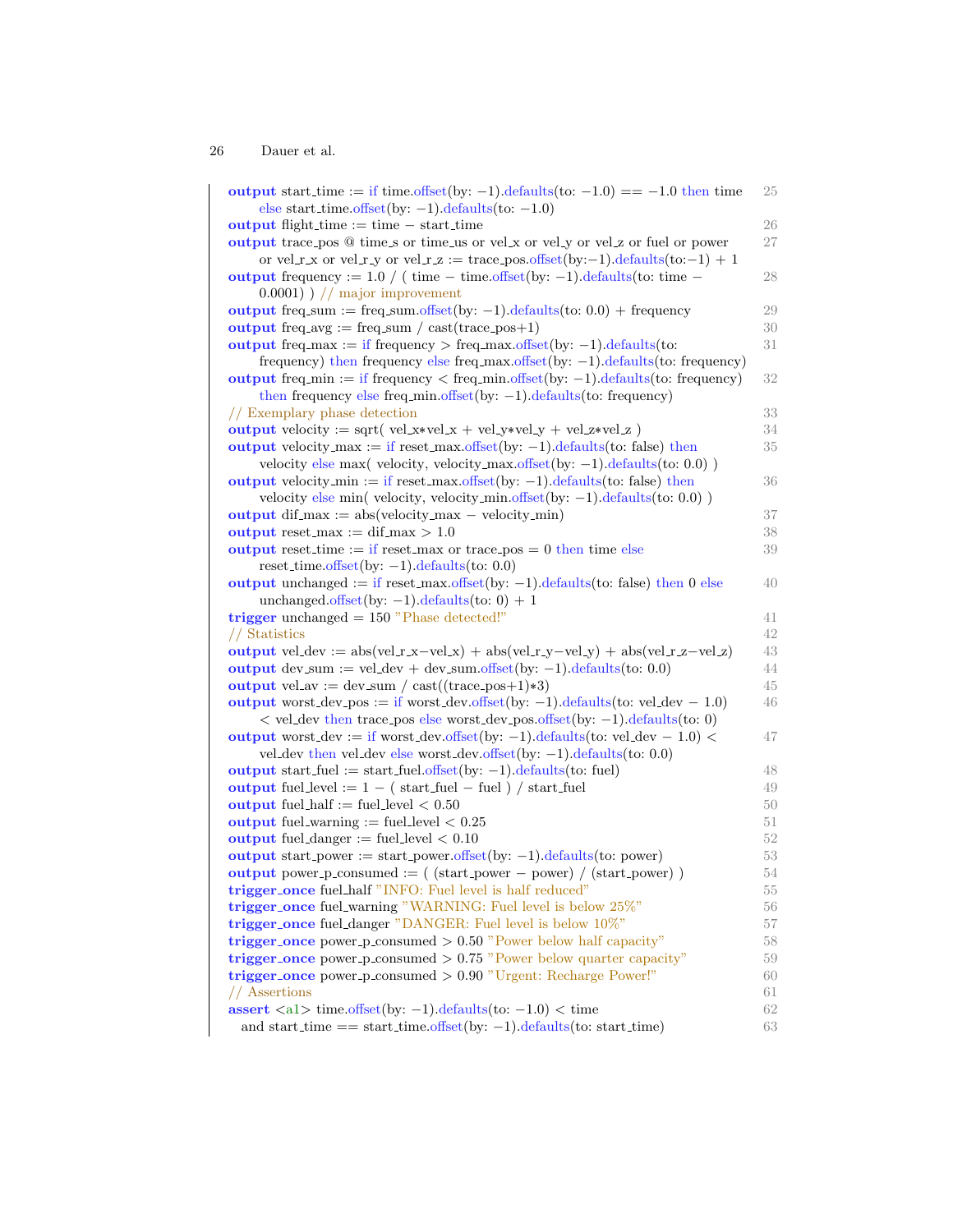| and flight_time $\equiv$ flight_time offset(by: -1).defaults(to: 0.0)      | 64 |
|----------------------------------------------------------------------------|----|
| $\text{assert}\langle a2 \rangle$ reset_time $\geq 0.0$                    | 65 |
| and start_fuel $\geq$ fuel and start_power $\geq$ power                    | 66 |
| and (!fuel_half.offset(by: $-1$ ).defaults(to: false) or fuel_half)        | 67 |
| and (!fuel_warning.offset(by: $-1$ ).defaults(to: false) or fuel_warning)  | 68 |
| and (!fuel_danger.offset(by: $-1$ ).defaults(to: false) or fuel_danger)    | 69 |
| and power-p-consumed $\geq$ power-p-consumed offset (by: -1) defaults (to: | 70 |
| power_p_consumed)                                                          |    |

## A.7 Specification : mm\_output\_1

| <b>import</b> math                                                                   | 1  |
|--------------------------------------------------------------------------------------|----|
| input stateID_SC: UInt64                                                             | 2  |
| // Assumptions                                                                       | 3  |
| $\text{assume}\langle a1 \rangle$ trace_pos $\geq 0$                                 | 4  |
| // Exemplary state transition analysis                                               | 5  |
| output trace pos @ stateID_SC := trace pos offset(by: -1) defaults(to: -1) + 1       | 6  |
| <b>output</b> change state $:=$ if trace pos $= 0$ then false                        | 7  |
| else stateID_SC != stateID_SC offset(by: $-1$ ) defaults(to: 0)                      | 8  |
| output transitions := if stateID_SC.offset(by:-1).defaults(to: 0) = 0 then           | 9  |
| $stateID$ <sub>-SC</sub> $== 1$                                                      |    |
| else if stateID_SC_offset(by: -1).defaults(to: 0) = = 1 then stateID_SC = = 1 or     | 10 |
| stateID_SC $== 2$                                                                    |    |
| else if stateID_SC_offset(by: -1)_defaults(to: 0) = = 2 then stateID_SC = = 1 or     | 11 |
| stateID_SC $== 3$                                                                    |    |
| else if stateID_SC.offset(by: -1).defaults(to: 0) = = 3 then stateID_SC = = 3        | 12 |
| else false                                                                           | 13 |
| <b>output</b> invalid_transitions $:=$ change_state and !transitions                 | 14 |
| <b>trigger</b> invalid_transitions "Invalid state transition"                        | 15 |
| // Assertions                                                                        | 16 |
| $\textbf{assert} \leq 1$ invalid_transitions or                                      | 17 |
| !( stateID_SC.offset(by: -1).defaults(to: 0) != 0 and stateID_SC = 0)                | 18 |
| assert $\langle a2 \rangle$ (stateID_SC == 1 or stateID_SC == 2 or stateID_SC == 3 ) | 19 |
| or !( stateID_SC.offset(by: $-2$ ).defaults(to: 0) = 1                               | 20 |
| and transitions offset (by: $-1$ ) defaults (to: false) and transitions)             | 21 |

## A.8 Specification : mm\_output\_2

| 5  |
|----|
| 6  |
|    |
|    |
| 9  |
| 10 |
| 11 |
| 12 |
|    |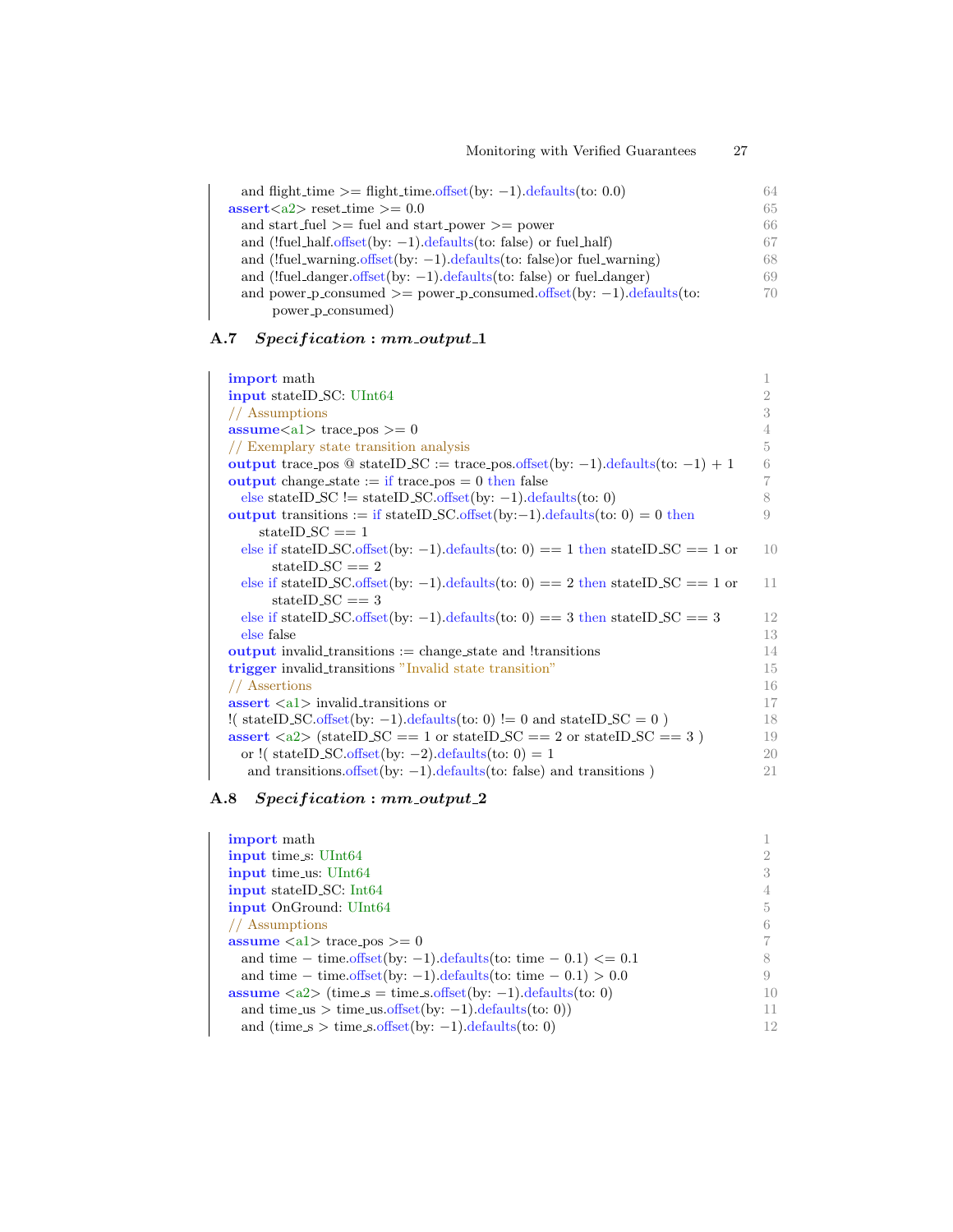| or time_us > time_us.offset(by: -1).defaults(to: 0))                                                                                             | 13     |
|--------------------------------------------------------------------------------------------------------------------------------------------------|--------|
| // Frequency computations                                                                                                                        | 14     |
| output time := $\text{cast}(\text{time}.\text{s}) + \text{cast}(\text{time}.\text{us}) / 1000000.0$                                              | 15     |
| output start time := if time.offset(by: -1).defaults(to: $-1.0$ ) == $-1.0$ then time<br>else start_time.offset(by: $-1$ ).defaults(to: $-1.0$ ) | 16     |
| <b>output</b> flight-time $:=$ time $-$ start-time                                                                                               | 17     |
| output trace pos $@$ time s or time us or state ID SC or OnGround :=                                                                             | 18     |
| trace_pos.offset(by: $-1$ ).defaults(to: $-1$ ) + 1                                                                                              |        |
| output frequency := $1.0 / (time - time. offset(by: -1).defaults(to: time -$<br>$0.0001)$ )                                                      | 19     |
| output freq.sum := freq.sum.offset(by: $-1$ ).defaults(to: 0.0) + frequency                                                                      | 20     |
| output freq.avg := freq.sum / cast(trace_pos+1)                                                                                                  | 21     |
| // Phase Statistics                                                                                                                              | 22     |
| output change_state := if trace_pos = $0$ then false                                                                                             | 23     |
| else stateID_SC != stateID_SC offset(by: $-1$ ).defaults(to: 0)                                                                                  | 24     |
| trigger change_state                                                                                                                             | $25\,$ |
| <b>output</b> entrance time $:=$ if change state then time                                                                                       | 26     |
| else entrance_time.offset(by: $-1$ ).defaults(to: time)                                                                                          | 27     |
| output hover_end := change_state and stateID_SC.offset(by: $-1$ ).defaults(to:                                                                   | 28     |
| $-1) = 4$                                                                                                                                        |        |
| <b>output</b> hover_cur_time $:=$ if hover_end then                                                                                              | 29     |
| time – entrance time offset (by: $-1$ ) defaults (to: 0.0) else 0.0                                                                              | 30     |
| output hover_sum_time := hover_sum_time.offset(by: -1).defaults(to: $0.0$ ) +                                                                    | 31     |
| hover_cur_time                                                                                                                                   |        |
| output hover_num_times := hover_num_times.offset(by: -1).defaults(to: 0) + if<br>hover_end_then 1_else 0                                         | 32     |
| output hover_max_time := max ( hover_max_time.offset(by: $-1$ ).defaults(to:                                                                     | 33     |
| $(0.0)$ , hover_cur_time)                                                                                                                        |        |
| output hover_avg_time := if hover_num_times != 0 then hover_sum_time /<br>$cast(hover_number)$ else $0.0$                                        | 34     |
| output landing info := if change state and state ID $SC = 5$ then 0.0 else time -                                                                | 35     |
| $entrance_time. offset(by: -1). defaults(to: time)$                                                                                              |        |
| output landing error := stateID_SC = 5 and OnGround != 1 and landing info >                                                                      | 36     |
| 20.0                                                                                                                                             |        |
| // Assertions                                                                                                                                    | 37     |
| assert $\langle a1 \rangle$ time offset(by: -1) defaults(to: -1.0) $\langle$ time                                                                | 38     |
| and start_time == start_time.offset(by: $-1$ ).defaults(to: start_time)                                                                          | 39     |
| and flight_time $\ge$ = flight_time offset(by: -1) defaults (to: 0.0)                                                                            | 40     |
| $\textbf{assert} \leq 2$ time >= entrance_time and start_time <= entrance_time                                                                   | 41     |
| and hover_cur_time $\ge$ = 0.0 and hover_max_time $\le$ = flight_time                                                                            | 42     |
| $\textbf{assert} \leq 3$ : (landing_error and hover_end)                                                                                         | 43     |
| and (!landing_error or landing_info $> 0.0$ )                                                                                                    | 44     |
|                                                                                                                                                  |        |

## A.9 Specification : contingency\_output

| <b>input</b> avgDist_laser: Float64  |     |
|--------------------------------------|-----|
| <b>input</b> actual laser: Float64   |     |
| <b>input</b> static laser: Float64   |     |
| <b>input</b> avgDist_optical:Float64 |     |
| <b>input</b> actual optical: Float64 | .5. |